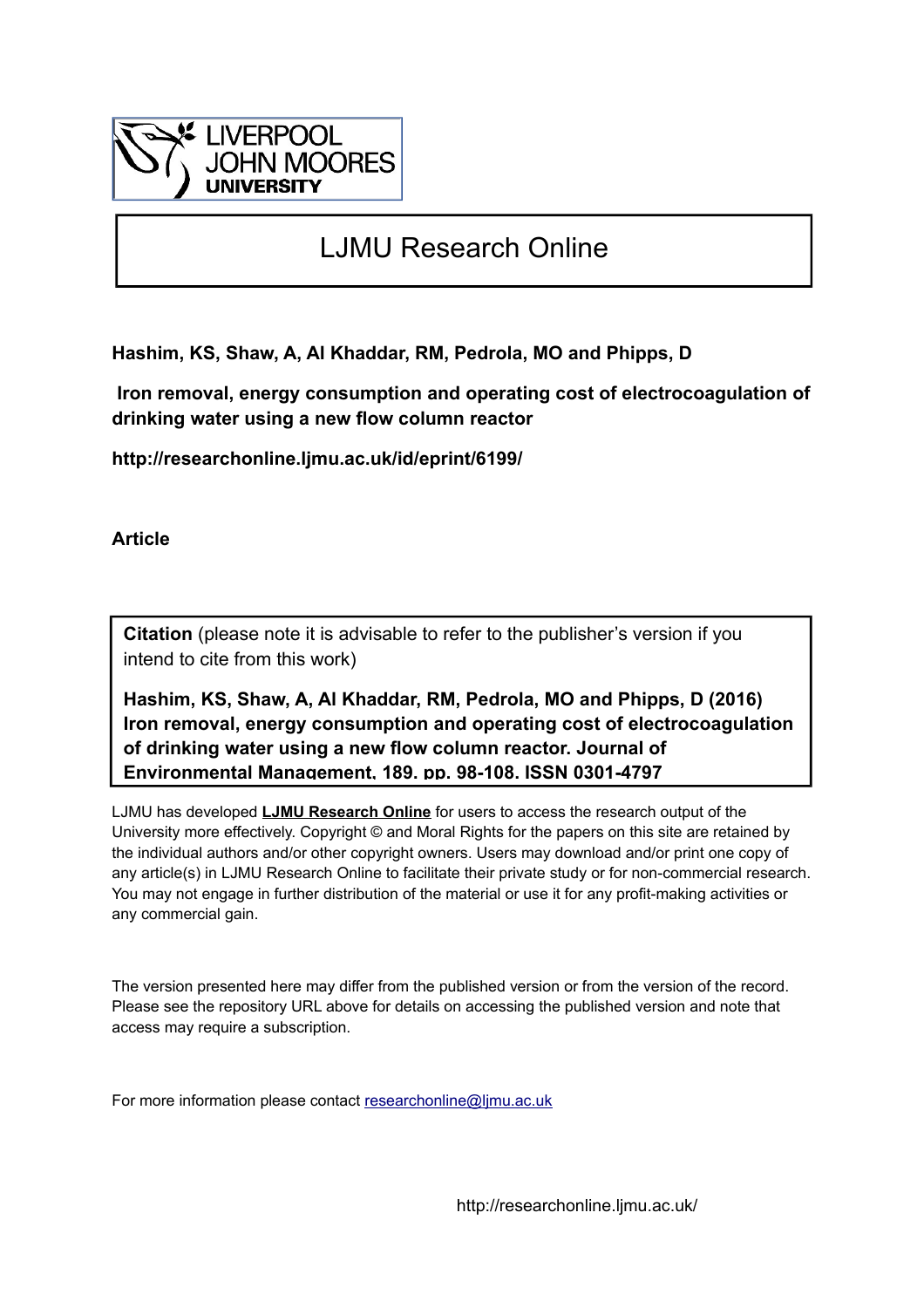# **Iron removal, energy consumption and operating cost of electrocoagulation of drinking water using a new flow column reactor**

Khalid S. Hashim<sup>1, 2\*</sup>, Andy Shaw<sup>1</sup>, Rafid Al Khaddar<sup>1</sup>, Montserrat Ortoneda Pedrola<sup>1</sup>, and David Phipps<sup>1</sup>

*\*Corresponding author: Khalid Hashim, assist. Prof, e-mail: [k.s.hashim@2013.ljmu.ac.uk](mailto:k.s.hashim@2013.ljmu.ac.uk) <sup>1</sup>School of Civil Engineering, Liverpool John Moores University, Liverpool, UK. <sup>2</sup>Department of Environment Engineering, Babylon University, Babylon, Iraq.*

# **Abstract**

The goal of this project was to remove iron from drinking water using a new electrocoagulation (EC) cell. In this research, a flow column has been employed in the designing of a new electrocoagulation reactor (FCER) to achieve the planned target. Where, the water being treated flows through the perforated disc electrodes, thereby effectively mixing and aerating the water being treated. As a result, the stirring and aerating devices that until now have been widely used in the electrocoagulation reactors are unnecessary.

The obtained results indicated that FCER reduced the iron concentration from 20 to 0.3 mg/L within 20 minutes of electrolysis at initial pH of 6, inter-electrode distance (ID) of 5 mm, current density (CD) of 1.5 mA/cm<sup>2</sup>, and minimum operating cost of 0.22 US  $\frac{m^3}{2}$ . Additionally, it was found that FCER produces H<sub>2</sub> gas enough to generate energy of  $10.14 \text{ kW/m}^3$ .

Statistically, it was found that the relationship between iron removal and operating parameters could be modelled with  $R^2$  of 0.86, and the influence of operating parameters on iron removal followed the order:  $C_0 > t > CD > pH$ . Finally, the SEM (scanning electron microscopy) images showed a large number of irregularities on the surface of anode due to the generation of aluminium hydroxides.

**Keywords:** Iron, electrocoagulation, aluminium, perforated electrodes, empirical model, operating cost.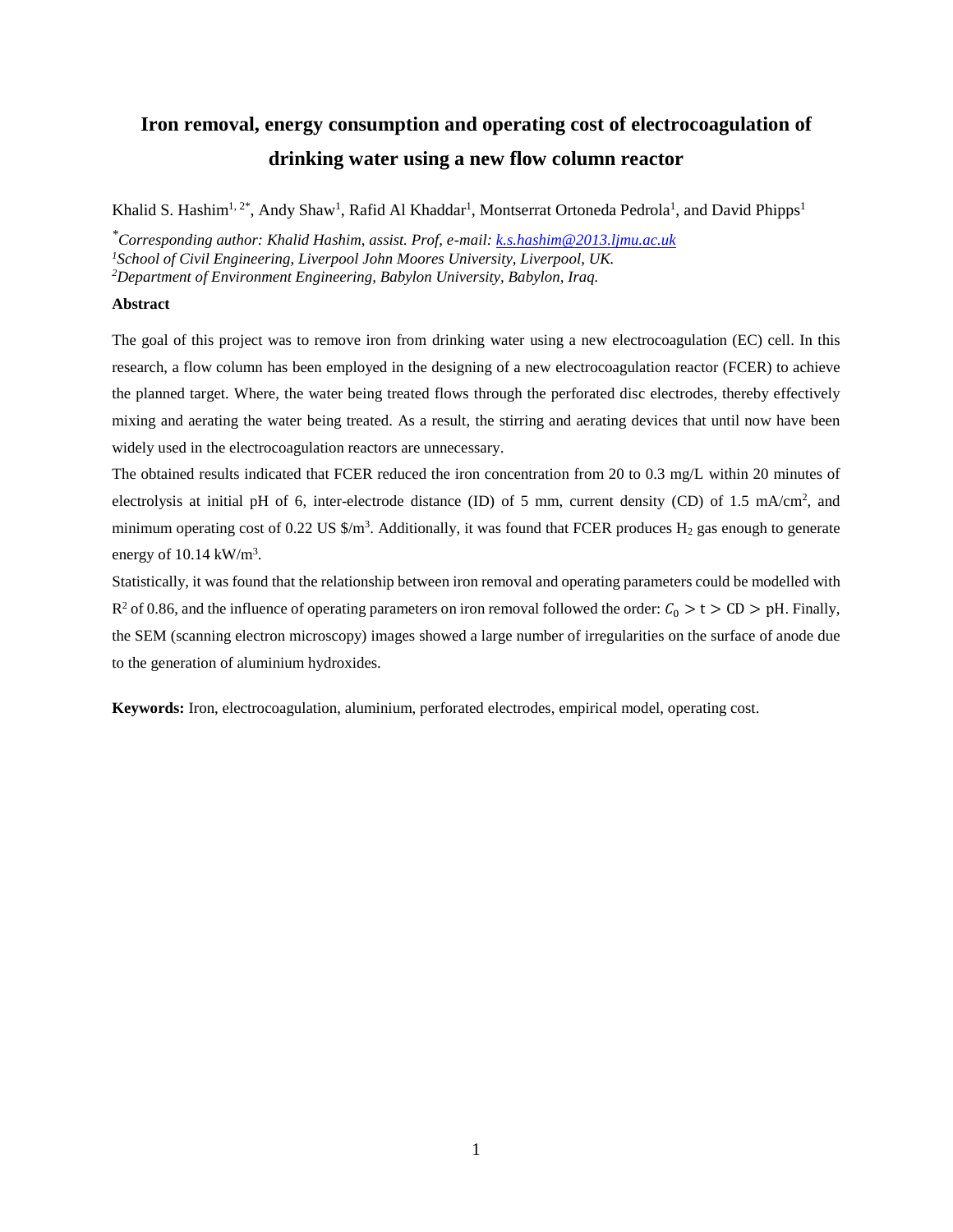# **1. Introduction**

Iron is one of the most common elements in nature as it represents about 5% of the earth's crust (Ityel, 2011), and it can be found in fresh waters at a concentration of 0.5 to 50 mg/L (WHO, 2004). This element naturally exists in water in different states: soluble state (as ferrous  $Fe^{2+}$ ), insoluble state (ferric hydroxide  $Fe^{3+}$ ), bacterial state, and organic state (Chaturvedi and Dave, 2012). In addition to the natural occurrence of iron, many industries, such as mining and steel industries, contribute to the occurrence of iron in water (Ghosh *et al.*, 2008a).

Although iron has been classified as a secondary contaminant as it is not harmful for human beings, it causes aesthetic problems such as taste issues, turbidity, and discolouration (Phadke, 2014). Moreover, presence of iron motivates the bacterial growth (iron bacteria such as *Gallionella,* and *Leptothrix*), which block the plumbing in consequence (Ityel, 2011; Chaturvedi and Dave, 2012). However, iron represents an essential element for human heath, where the daily intake of iron is recommended to be between 10 and 50 mg depending on the person's gender, age, physiological status, and the bioavailability of iron (WHO, 2004). Based on these considerations, the World Health Organization (WHO) limits the iron concentration in drinking water to 0.3 mg/L (WHO, 2004).

Indeed, a wide spectrum of treatment methods have been practised to remove iron from water such as oxidation by aeration, chemical oxidation, biological removal, ion exchange, adsorption, membrane filtration, and electrocoagulation (Ghosh *et al.*, 2008a; Ityel, 2011; Chaturvedi and Dave, 2012; Phadke, 2014).

In comparison with other methods, the EC method bears many attractive advantages such as it is simple to install and operate, requires no chemical handling, and there is the possibility of complete automation and integrating with other methods. It produces fewer total dissolved solids, and it has a large treatment capacity and a relatively shorter treatment time (Ghosh *et al.*, 2013; Khandegar and Saroha, 2013; Kamaraj and Vasudevan, 2015; Aghdam *et al.*, 2015). Furthermore, as advancements in the production of alternative clean energy resources are made, use of the EC method will become possible even in rural areas (Chaturvedi and Dave, 2012), where sufficient energy can be driven from an attached solar panel (Deokate, 2015; García-García *et al.*, 2015).

However, the EC method still has a clear deficiency in the variety of reactor design (Un *et al.*, 2013), as most of the electrocoagulation reactors still rely on parallel arrangement of simple plate electrodes inside a container. In addition, the availability of models for the EC process is also limited, which represents a limitation in the understanding of this treatment method (Kuokkanen, 2016).

# **2. Aims and objectives**

The current study has been devoted to fill a part of the gaps in the literature. The objectives of this study are:

- Suggestion of a new configuration for an electrocoagulation reactor (FCER) which employs a perforated plate flow column (which are widely used in chemical industries).
- Investigate the ability of FCER to remove pollutants from drinking water (iron as a case study). The influence of key operating parameters, such as electrolysis time (t)  $(0-45 \text{ min})$ , initial pH value (4 to 8), current density (CD) (1, 1.5, and 2 mA/cm<sup>2</sup>), inter-electrode distance (ID) (5 to 20 mm), initial iron concentration (C<sub>0</sub>) (20 to 60 mg/L), and water temperature (T) (10 to 30  $^{\circ}$ C), will be taking into accounts.
- Development of an empirical model to reproduce the performance of FCER in terms of iron removal.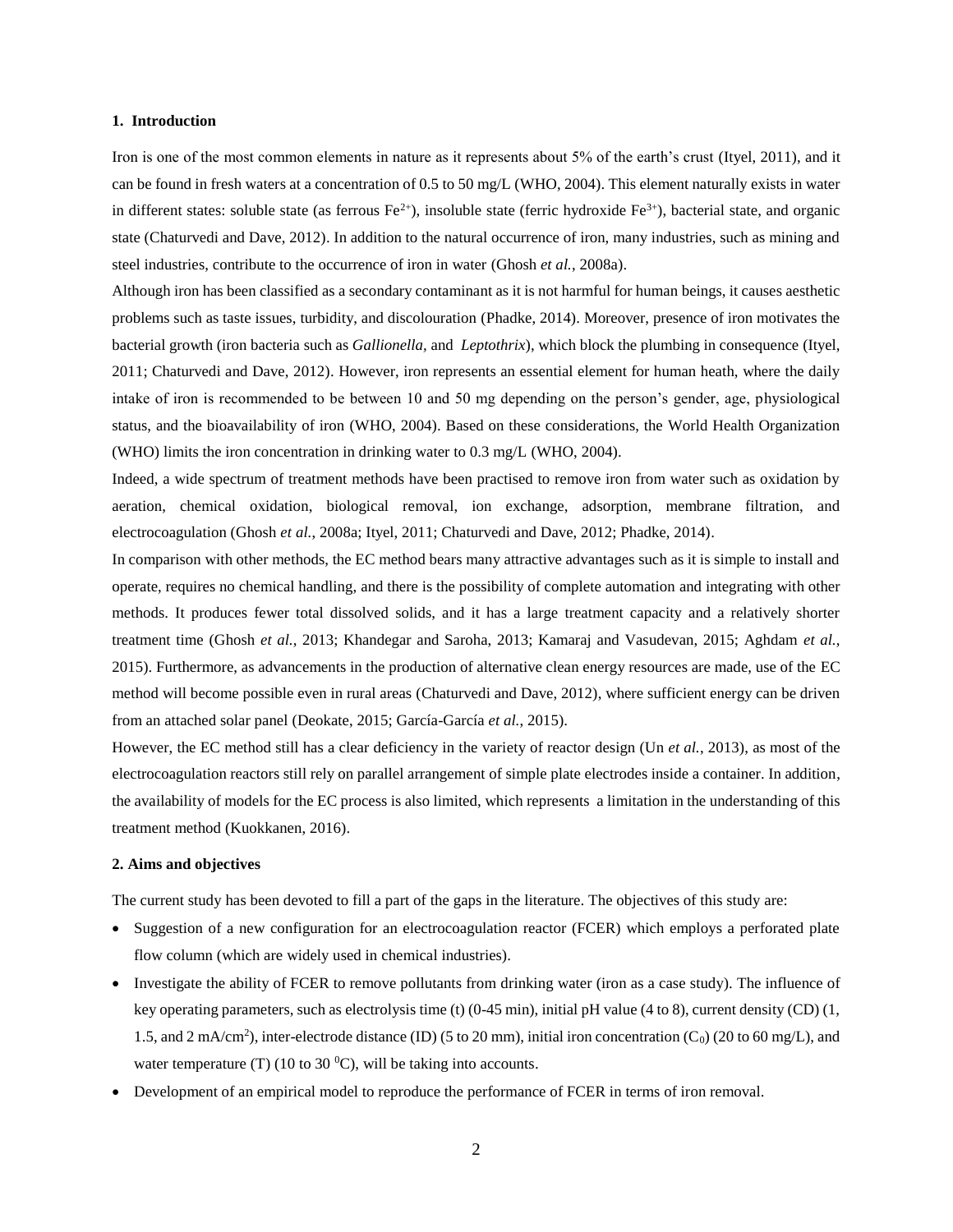- Carry out a preliminary economic study to estimate the operating cost of iron removal from drinking water by FCER.
- Estimate the produced amount of hydrogen gas  $(H_2)$ , during iron removal, and the yieldable energy from this gas.
- Investigate of the influence of the EC process on morphology of the surface of the aluminium anodes using the SEM (scanning electron microscopy) technology.

#### **3. Brief description of reaction mechanism**

The concept of the electrocoagulation method is the in-situ generation of the coagulants as the sacrificial metallic anode dissolves due to the applied current, while the cathode generates hydrogen gas that floats the pollutants (Essadki *et al.*, 2009). The electrode material is selected depending on many parameters such as cost, oxidation potential, and targeted pollutant. Although different materials such as steel (Genc and Bakirci, 2015), graphite (Gao *et al.*, 2013), zinc (Vasudevan *et al.*, 2012b), and iron (Ye, 2016), have been used as electrodes in the EC reactors, it has been reported that iron and aluminium are the most effective and successful electrode materials (Chaturvedi and Dave, 2012).

When aluminium (Al) is used as electrodes, the anode produces the  $Al^{3+}$  ions; these aluminium cations instantly undergo more reactions to form different types of monomeric materials such as Al (OH)<sup>+2</sup> and polymeric species such as Al<sub>13</sub>O<sub>4</sub>(OH)<sub>24</sub><sup>7+</sup>, which immediately coagulate to form flocs (Ghosh *et al.*, 2008a; Essadki *et al.*, 2009). These reactions can be summarised by the following equations (Ghosh *et al.*, 2008b; Chaturvedi, 2013):

# **Anode:**

$$
Al_{(s)} \to Al_{(aq)}^{3+} + 3e \tag{1}
$$

**Cathode:**

$$
3H_2O + 3e \Leftrightarrow \frac{3}{2}H_2 \uparrow + 3OH^- \tag{2}
$$

Then,  $Al^{3+}$  and OH<sup>-</sup>ions react to generate  $Al(OH)_3$ :

$$
Al^{3+} + 3H_2O \rightarrow Al(OH)_3 + 3H^+ \tag{3}
$$

Reaction between Al (III) and hydroxide ions results in formation of different aluminium monomeric and polymeric species, such as  $Al(OH)^{+2}$ ,  $Al_2(OH)^{4+}_{2}$ ,  $Al_7(OH)^{4+}_{17}$ , and  $Al_{13}O_4(OH)^{7+}_{24}$ , which transform, according to complex precipitation kinetics, into  $Al(OH)_{3(S)}$ , (Ghosh *et al.*, 2008a).

It is believed that aluminium hydroxide flocs,  $A(OH)_{3}$ , are responsible for the adsorption and precipitation of the dissolved pollutants, while the small hydrogen bubbles that blow around the cathode are responsible for the floatation of pollutants (Adhoum *et al.*, 2004; Ghosh *et al.*, 2008a). The dominant path of pollutants' removal, sedimentation or floatation, during the last stage is determined by the applied current, where the majority of the dissolved pollutants are removed by floatation at high currents, while sedimentation is the predominant path at low currents (Maximova and Dahl, 2006; Chaturvedi and Dave, 2012).

Generally, iron exists in water in the ferrous form which, in the presence of oxygen and pH below 6.5, immediately undergoes oxidation reactions as follows (Chaturvedi and Dave, 2012):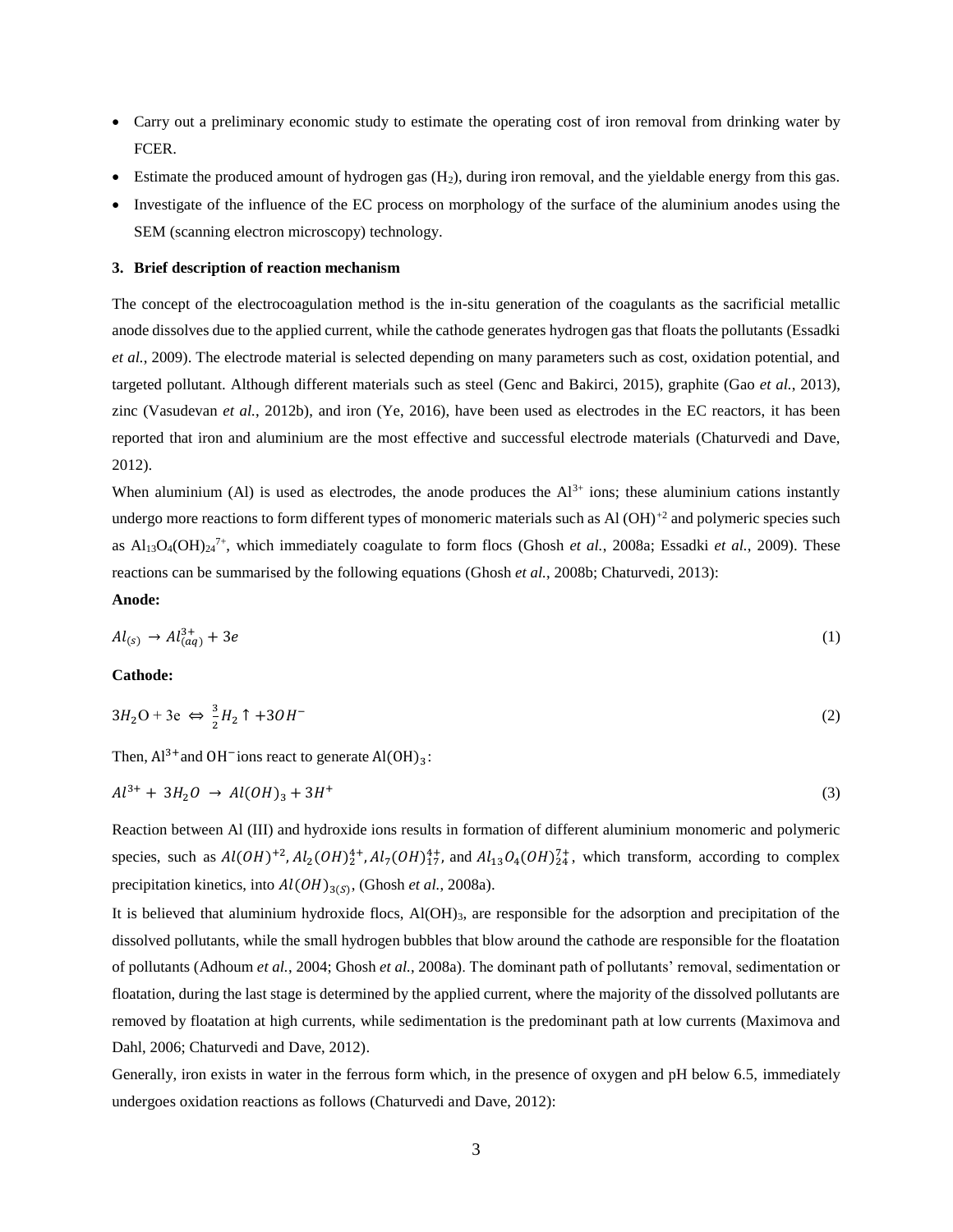$$
Fe^{2+} + \binom{1}{4}O_2 + H^+ \Leftrightarrow Fe^{3+} + \binom{1}{2}H_2O \tag{4}
$$

Additionally, iron ions react with hydroxide ions to form  $Fe(OH)$ <sub>3</sub> according to the following reactions (Ghosh *et al.*, 2008a):

| Bulk                                                      |     |
|-----------------------------------------------------------|-----|
| $H_2O \Leftrightarrow H^+ + OH^-$                         | (5) |
| $NaCl \Leftrightarrow Na^+ + Cl^-$                        | (6) |
| $Fe^{2+} + 2Cl^{-} \Leftrightarrow FeCl_2$                | (7) |
| $FeCl2 + 2OH^- \Leftrightarrow Fe(OH)2 \downarrow +2Cl^-$ | (8) |
| $H^+ + Cl^- \Leftrightarrow HCl$                          | (9) |
| Anode                                                     |     |

 $2Cl^- \Leftrightarrow Cl_2 \uparrow +2e$  (10)

#### **4. Materials and methods**

#### **4.1. Experimental set up**

A new cylindrical electrocoagulation reactor (FCER) has been designed basing on the innovative use of a perforated-plate flow column. FCER consists of a flow column containing 6 aluminium perforated discoid plates, 5.2 cm in radius and 1 mm in thickness of 99.5% purity provided by LJUM laboratories, Figure 1. These perforated electrodes were stacked vertically within the reaction vessel with the plane of each plate parallel and perpendicular to the direction of flow. Each electrode had the holes offset from the one above it to ensure that the water will flow in a convoluted path in order to increase mixing efficiency. These plates are held in the required position, inside a hollow Perspex cylinder 25 cm in height and 10.5 cm in diameter, using PVC rods and spacers. The PVC rods are movable to exclude the accumulated air bubbles, which significantly influence the electrical resistance and the energy consumption as consequence (Gao *et al.*, 2013), on the electrodes during the electrolysis process. The upper unsubmerged electrodes were used as water diffusers (no electric current was applied to them), Where, these unsubmerged electrodes convert the mass water flow into droplets that maximises the contact area between water being treated with the ambient air, which in turn enhances the aeration process. While water mixing process takes place in both submerged and unsubmerged zones.

A peristaltic pump (Watson Marlow type, model: 504U) was used to pump the water. The electrical current was supplied by a rectifier (HQ Power; Model: PS 3010, 0-10 A, 0-30 V). This bench scale system was provided with a thermometer, conductivity, and pH sensor (all of them built on meter type: Hanna; Model: HI 98130).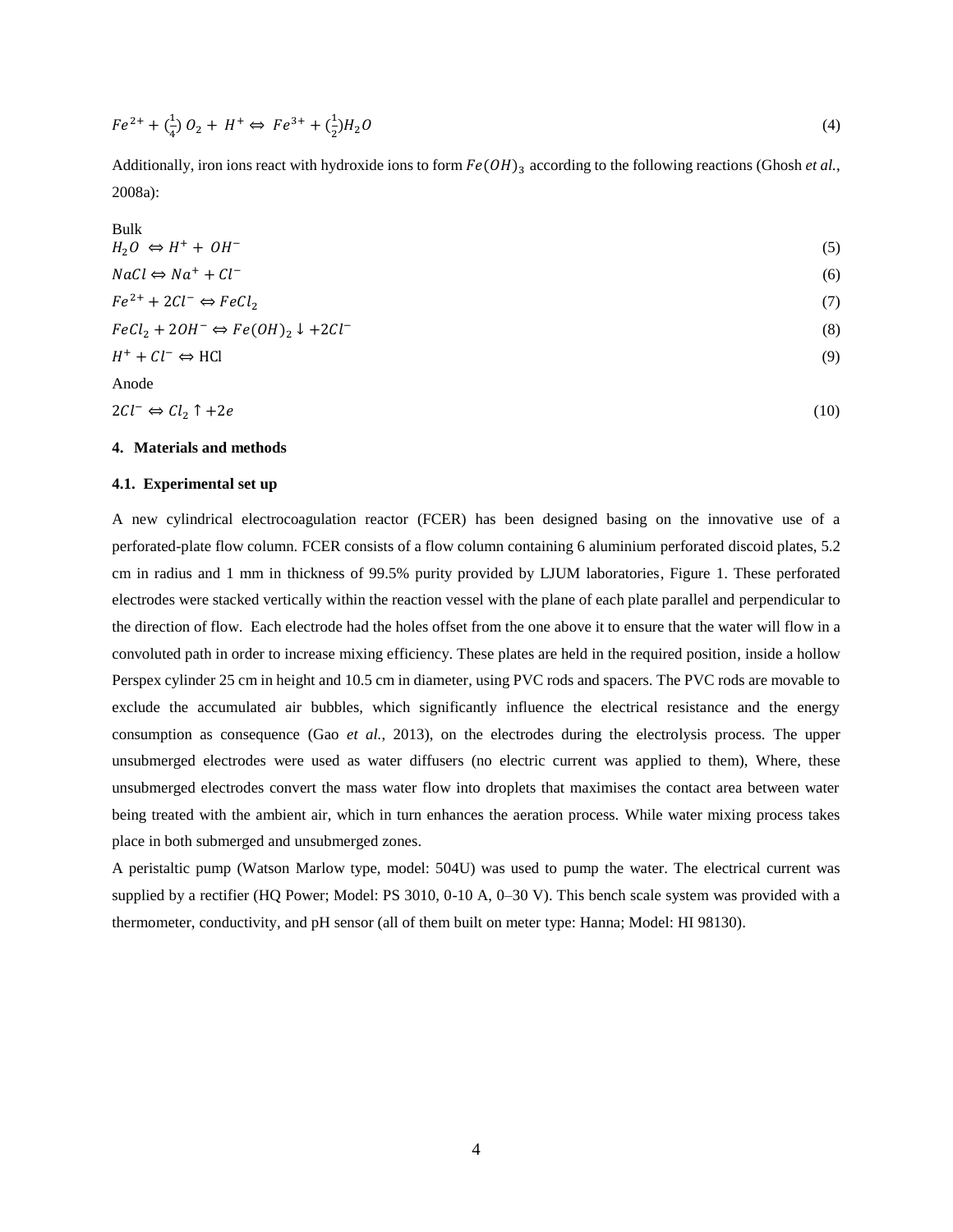

**Fig. 1.** Flow column EC reactor (FCER).

# **4.2. Reagents and chemicals**

All chemicals, of ≥ 99% purity, were supplied by Sigma-Aldrich, and used as supplied. Stock synthetic water solution containing 300 mg/L iron was prepared by dissolving 1.493g of FeSO<sub>4</sub>.7H<sub>2</sub>O in deionised water. Samples of lower concentrations were prepared by dilution from this stock solution. The initial pH of the prepared samples was adjusted to the desired value, between 4 and 8, using 1 M HCl or 1 M NaOH solutions. All the runs were commenced with the water at room temperature (20  $\pm$  1 <sup>0</sup>C) (except those sets for the investigation of temperature effects and water conductivity. The latter parameter was adjusted to 0.32 mS/cm using NaCl salt. At the end of the run, the electrodes were washed carefully with HCl acid and then rinsed with deionised water to remove impurities from the surfaces.

#### **4.3. Procedures and analysis**

The electrolysis was commenced by dipping the aluminium electrodes in 0.5 L of freshly prepared sample and connecting them directly to the corresponding anode and cathode in the power source. To monitor the progress of iron removal process, samples of 5 mL were collected from the reactor at 5-minute intervals during the course of the experiment and filtered with 0.45 µm filters (Sigma-Aldrich) to separate the unwanted sludge. The residual iron concentration was measured using an atomic absorption spectrophotometer (Thermo Scientific, Model: ICE 3300) which depends on the reflection and absorption of the wavelengths. Conductivity and pH of the collected samples were measured using a Hanna meter (Model: HI 98130). Initial water temperature was adjusted to the required value using a water bath (Nickel-Electro: Clifton) and ice bed. The removal efficiency (RE %) was calculated as follows:

$$
RE\% = \frac{c_0 - c_f}{c_f} \times 100\%
$$
\n(11)

Where  $C_0$  and  $C_f$  are the influent and effluent concentrations of iron, in mg/L, respectively. While the energy consumption (E) was determined using the following equation (Ghosh *et al.*, 2011; Un *et al.*, 2013):

$$
E = \frac{I*V*T}{Vol.} \tag{12}
$$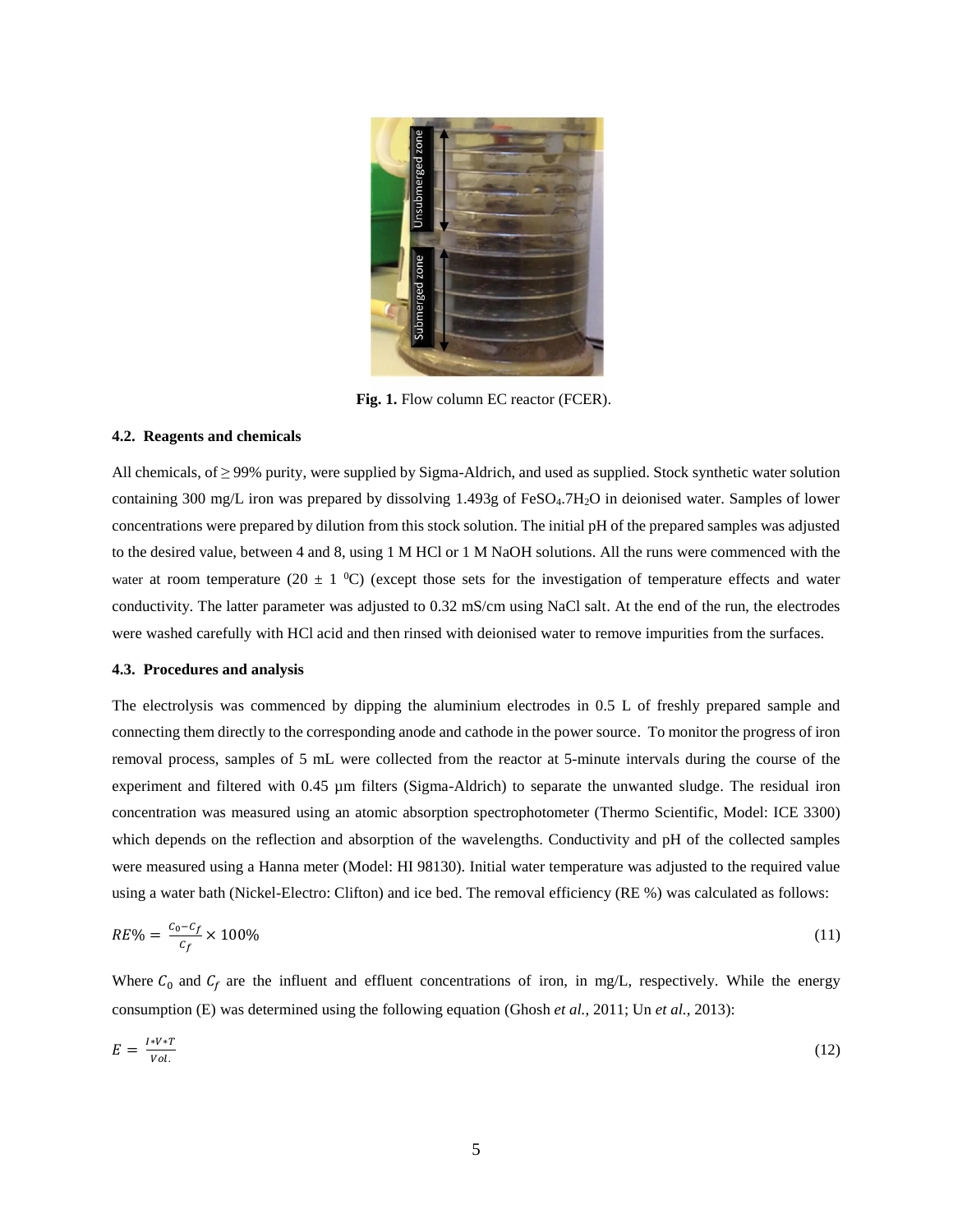Where *E* is the electrical energy consumption (kWh/m<sup>3</sup>), *I* is the current (A), *V* is the potential (V), *t* is the electrolysis time (hrs), and *Vol*. is the volume of solution  $(m^3)$ .

#### **4.4. Statistical analysis**

Multiple regression is a family of techniques that enables the user to assess the relationship between one dependant variable (DV) and a set of independent variables (IVs). This technique allows more complex investigation of the interrelationship among several variables, and it encompasses standard, hierarchical, and stepwise multiple regression, but the most popular one is standard multiple regression (Pallant, 2005). The general regression equation is (Tabachnick and Fidell, 2001):

$$
Y = A + B_1 X_1 + B_2 X_2 + \dots + B_k X_k \tag{13}
$$

Where *Y* is the predicted value of the dependant variable, *A* represents the *Y* intercept,  $B_k$  are the regression coefficients, and *X*s are the independent variables. To increase the accuracy of this equation, a random error coefficient  $(\epsilon)$  was added to it (Mustapha and Abdu, 2012):

$$
Y = A + B_1 X_1 + B_2 X_2 + \dots + B_k X_k + \varepsilon
$$
\n(14)

The removal efficiency of a pollutant, using the EC method, is a function of the influence of several operating parameters such as t, initial pH, CD, T, C<sub>0</sub> and ID (Emamjomeh and Sivakumar, 2005; Fouad et al., 2009; Un *et al.*, 2013; Genc and Bakirci, 2015), which could be expressed by the following equation:

$$
Re\% \text{ of a pollutant} = f(t, pH, CD, T, C_0, \dots etc)
$$
\n
$$
(15)
$$

In the current study, the influence of t, initial pH, CD, T, ID, and  $C_0$  the performance of FCER in terms of iron removal was investigated. Hence, iron removal, in the current project, could be expressed as follows:

$$
Re\% \text{ of iron} = f(t, pH, CD, T, C_0) \tag{16}
$$

In order to develop a standard multiple regression model based on the formula stated above, the following three steps are essential (Pallant, 2005):

# **Step 1: Check the assumptions of the multiple regression, which are:**

#### **A. Generalisability**

Size of the studied data determines the generalisability of the built model by the multiple regression techniques, as the latter cannot be performed on small datasets (Pallant, 2005). Indeed, the minimum required number of observations to build a generalizable model can be calculated using the following formula (Tabachnick and Fidell, 2001):

$$
N > 50 + 8m \tag{17}
$$

Where *N* is the sample size, and *m* is the number of independent parameters that will be used in the multiple regression.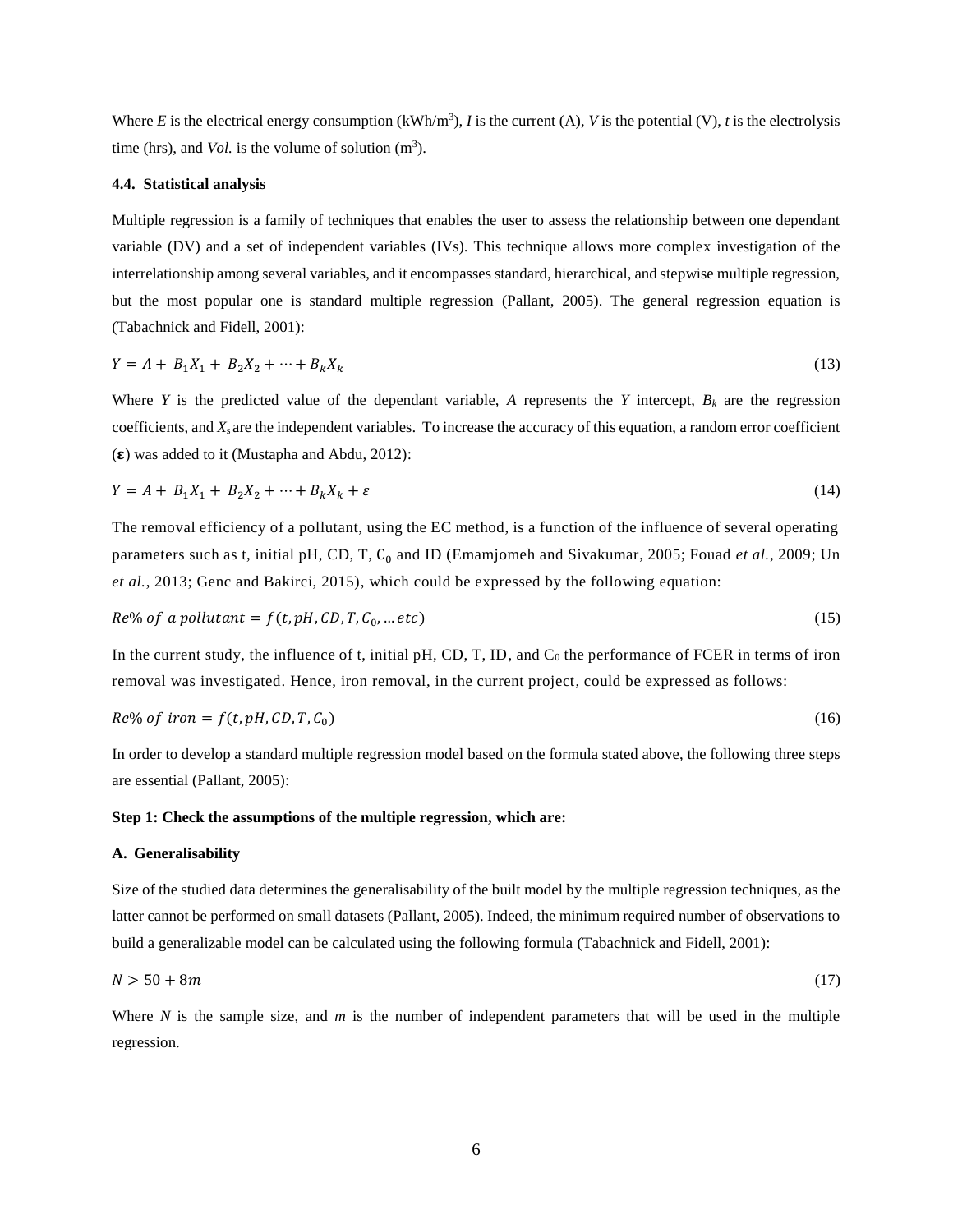#### **B. Multicollinearity**

Existence of multicollinearity, which refers to the correlation among the independent parameters (IVs), within the studied data negatively influences the determinations regarding [individual predictors](https://en.wikipedia.org/wiki/Dependent_and_independent_variables#Use_in_statistics) (Tabachnick and Fidell, 2001). The existence of multicollinearity within the collected observations could be detected by calculating the tolerance value, where small tolerance values  $(< 0.1$ ) indicate the existence of the multicollinearity (O'brien, 2007):

$$
Tolerance = 1 - R^2 \tag{18}
$$

Where  $R^2$  is the coefficient of determination of a regression.

# **C. Outliers**

Outlier can be define as an observation that "seems" to be incompatible with other observations in the data set (Tabachnick and Fidell, 2001). The conclusions drawn from the statistical analysis can be strongly influenced by outliers, therefore both DV and the IVs must be screened to detect the extreme values before performing the multiple regression (Pallant, 2005). Statistically, detection of the outliers in the studied sample could be achieved by determining the Mahalanobis distances, which must be less than the critical values listed in Table 1 (Pallant, 2005).

| <b>Number</b><br><b>of</b> | <b>Critical</b> | <b>Number</b><br><b>of</b> | <b>Critical</b> | <b>Number</b><br><b>of</b> | <b>Critical</b> |
|----------------------------|-----------------|----------------------------|-----------------|----------------------------|-----------------|
|                            | 13.82           |                            | 18.47           |                            | 22.46           |
|                            | 6.27            | $\ddot{\phantom{0}}$       | 20.52           |                            | 24.32           |

**Table 1:** Critical values for the Mahalanobis distances.

 *Source: Pallant (2005).*

#### **D. Normality, linearity, and homoscedasticity of residuals**

These terms relate to the nature of the variables' relationship and the scores' distribution. Where normality indicates that the residuals are normally distributed around the predicted DV, linearity means the residuals show a straight relationship with the predicted DV, and homoscedasticity means the variance in the relationship between the IVs and the DV is the same across all magnitudes of the IVs (Pallant, 2005). The scatterplot provides the required information to check these assumptions, where it is expected, in normal distribution, that less than 1% of the standardised residual values of the observations exceeds the range of 3.0 to -3.0 (Pallant, 2005).

#### **Step 2: Evaluating the contribution of each independent variable.**

In this step, the contribution of each individual IV to the generated model will be measured by determining its statistical significance (p). This test indicates whether this IV makes a statistically significant contribution to the generated model or not. Generally, any IV with a significance value less than 0.05, will make a significant contribution to the multiple regression model, while an IV with significance value greater than 0.05 can be omitted from the model as it does not play a significant role (Pallant, 2005).

In this study, SPSS-23 package was used to analyse the data and to construct the empirical model.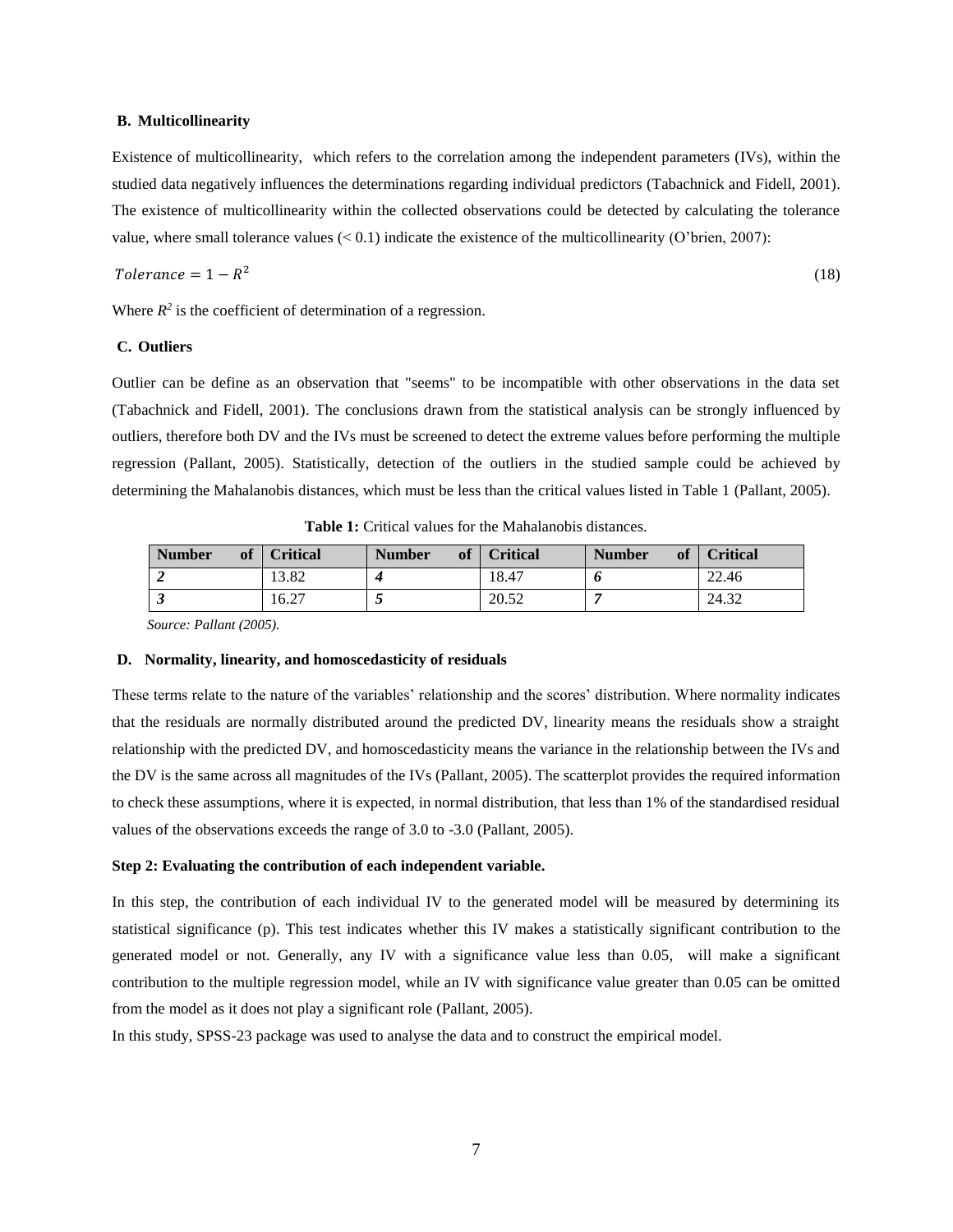#### **Step 3: Evaluating the model**

This step concerns the ability of the suggested model to explain the variation in the DV (Pallant, 2005). The coefficient of determination  $(R^2)$  is a proper tool to achieve this goal, as it is a measure of how many data points fall within the results of the line generated by the regression model. The  $\mathbb{R}^2$  goes on a 0-1 scale: the higher the  $\mathbb{R}^2$ , the higher the accuracy of the regression model; this coefficient can be calculated using the following equation (Tabachnick and Fidell, 2001):

$$
R^2 = SS_{reg}/SS_Y \tag{19}
$$

Where *SSreg*, and *SS<sup>y</sup>* are the sum of squares for regression and the total sum of squares respectively. In addition, the statistical significance of the result (Sig) should be checked and its maximum value must be less than 0.05 (Pallant, 2005).

#### **4.5. Operating cost**

Operating cost is an elemental parameter in any treatment method as it determines the applicability of that method (Ozyonar and Karagozoglu, 2011). For commercial purposes, the operating cost includes the costs of energy, material (electrodes), chemicals, labour, maintenance, sludge handling, and construction (fixed cost) (Kobya *et al.*, 2009). However, for lab scale units the cost of energy and electrode material are the major components of the operating cost, which can be calculated using the following equation (Kobya *et al.*, 2009; Ozyonar and Karagozoglu, 2011):

$$
OC = C_{energy} + C_{electrode}
$$
 (20)

Where  $C_{energy}$  (kWh/m<sup>3</sup>), and  $C_{electrode}$  (kg of Al /m<sup>3</sup>) are the consumed quantities of energy and material of electrodes per cubic meter of water.

#### **4.6. Estimating the produced hydrogen gas and the yieldable energy from this gas**

Hydrogen gas (H2), which is an eco-friendly and high energy fuel, is the main by-product of the EC method (Eker and Kargi, 2010; Nasution *et al.*, 2011; Lakshmi *et al.*, 2013). In fact, harvesting of H<sub>2</sub> gas is one of the most important advantages of the EC technology. For instance, Phalakornkule *et al.* (2010) found that about 5.8 to13% of the required electrical energy to perform the EC cell could be obtained from recycling the  $H_2$  gas produced.

The emitted amount of H2 gas from an EC unit could be estimated using the following formula (Phalakornkule *et al.*, 2010):

$$
Q_{H_2} = \frac{CD \cdot A \cdot t \cdot H}{F} \tag{21}
$$

Where,  $Q_{H_2}$ , CD, A, t, H, and F are the quantity of the emitted amount of H<sub>2</sub> gas (mole), applied current density in  $(A/m<sup>2</sup>)$ , effective surface area of electrodes  $(m<sup>2</sup>)$ , treatment time (sec), number of hydrogen molecules (1/2), and Faraday's constant (96,500), respectively. The produced amount of  $H_2$  could be expressed in volumetric units using the following ideal gas law (Woody, 2011):

$$
pV = nRT \tag{22}
$$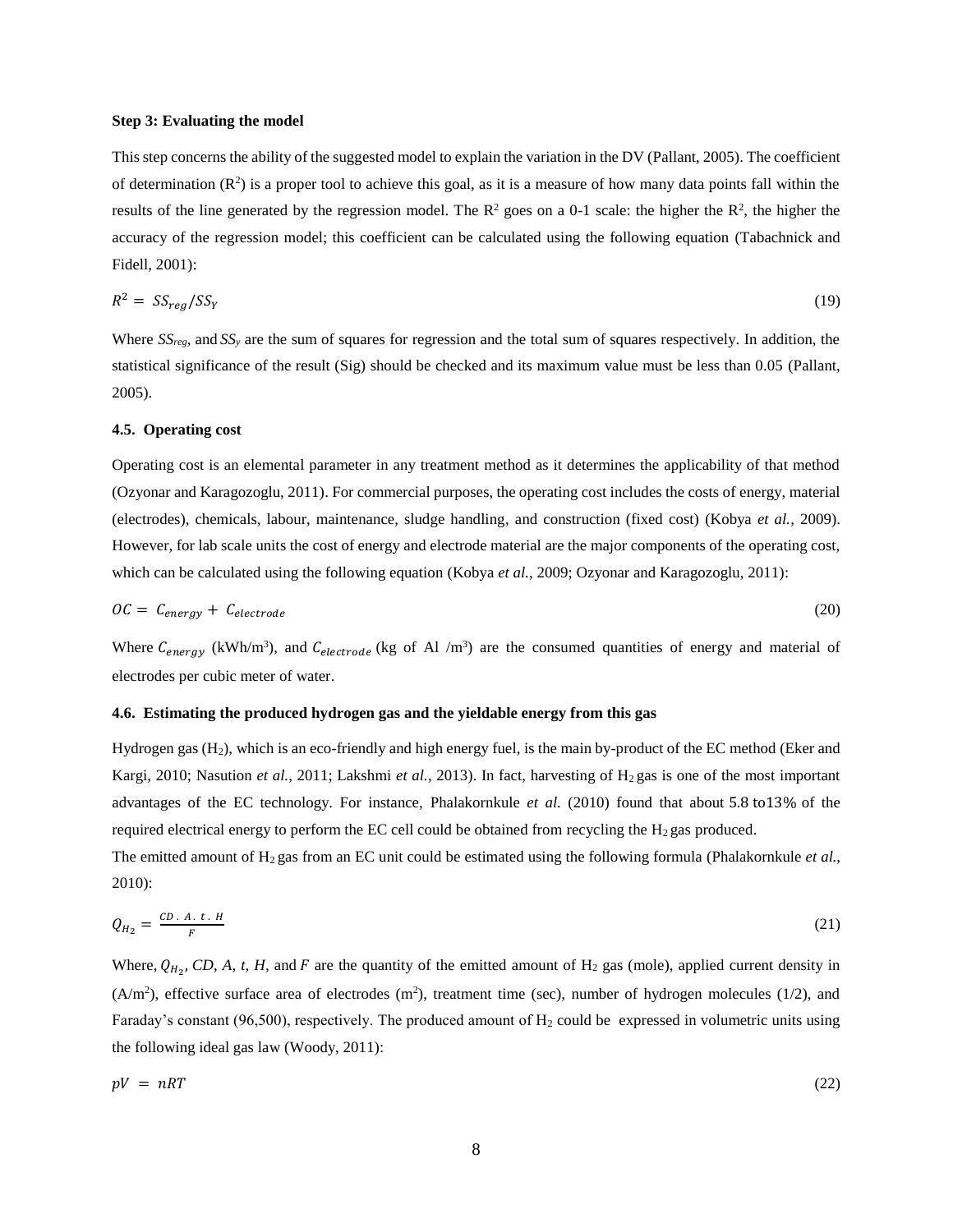Where, p, V, n, R, and T represent pressure (kPa), volume (L), moles of gas, gas constant (8.314 J/kmole at atmospheric pressure), and gas temperature (K), respectively.

While the yieldable energy from the H<sub>2</sub> gas could be estimated using the following formula (Phalakornkule *et al.*, 2010):

$$
E_{H_2} = m (0.244 \frac{MJ}{mole})
$$
\n(23)

Where  $E_{H_2}$ , and *m* are the energy yield (MJ), and amount of  $H_2$  gas (mole), respectively. It is noteworthy to highlight that each 3.6 MJ is enough to produce 1.0 kWh (Phalakornkule *et al.*, 2010).

#### **4.7. Scanning electron microscopy characterisation of electrodes**

A SEM investigation was carried out using an electron microscopy (Model: Quanta 200) to explore the influence of EC process on the morphology of the surface of the aluminium anode. In this investigation, the surface of virgin and electrolysed square pieces (9 \* 9 mm) of the aluminium anode were carefully cleaned and dried, and then characterised by the scanning electron microscopy.

# **5. Results and discussion**

#### **5.1. Experimental work**

#### **5.1.1. Influence of initial pH**

pH is used as a measure of hydrogen ions' concentration  $(H^+)$ , and it can be calculated by the negative logarithm of the concentration of H<sup>+</sup>ions (Lim, 2006). This parameter significantly influences the performance of EC units as it governs the speciation of aluminium hydroxides (Emamjomeh and Sivakumar, 2009; García-García *et al.*, 2015).

To investigate the influence of the initial pH on iron removal using FCER, sets of batch experiments were commenced by adjusting the initial pH of synthetic water samples to the required value (from 4 to 8) using 1 M HCl or 1 M NaOH solutions. While the initial Fe-concentration, CD, and ID were kept constant at 20 mg/L, 1.5 mA/cm<sup>2</sup>, and 5 mm respectively.

Figure 2 shows that, after 20 minutes of electrolysis, the residual iron concentration decreased gradually as the initial pH increased from 4 to 6 to reach its minimum level, about 1%, at a pH of 6. A slight increase was observed as the initial pH increased from 6 to 7. Then the residual iron concentration increased to the vicinity of 6% as the initial pH increased to 8. This change of iron removal with the initial pH could be mainly attributed to the predominant species of aluminium, where in alkaline and acidic conditions; the prevailing species have low adsorption capacity for iron. While, in the neutral or slight alkaline range of pH, the predominant species have high adsorption capacity for iron ions (Ghosh *et al.*, 2008a; Emamjomeh and Sivakumar, 2009; Un *et al.*, 2013).

Thus, in the current project, the rest of the experiments were carried out at an initial pH of 6.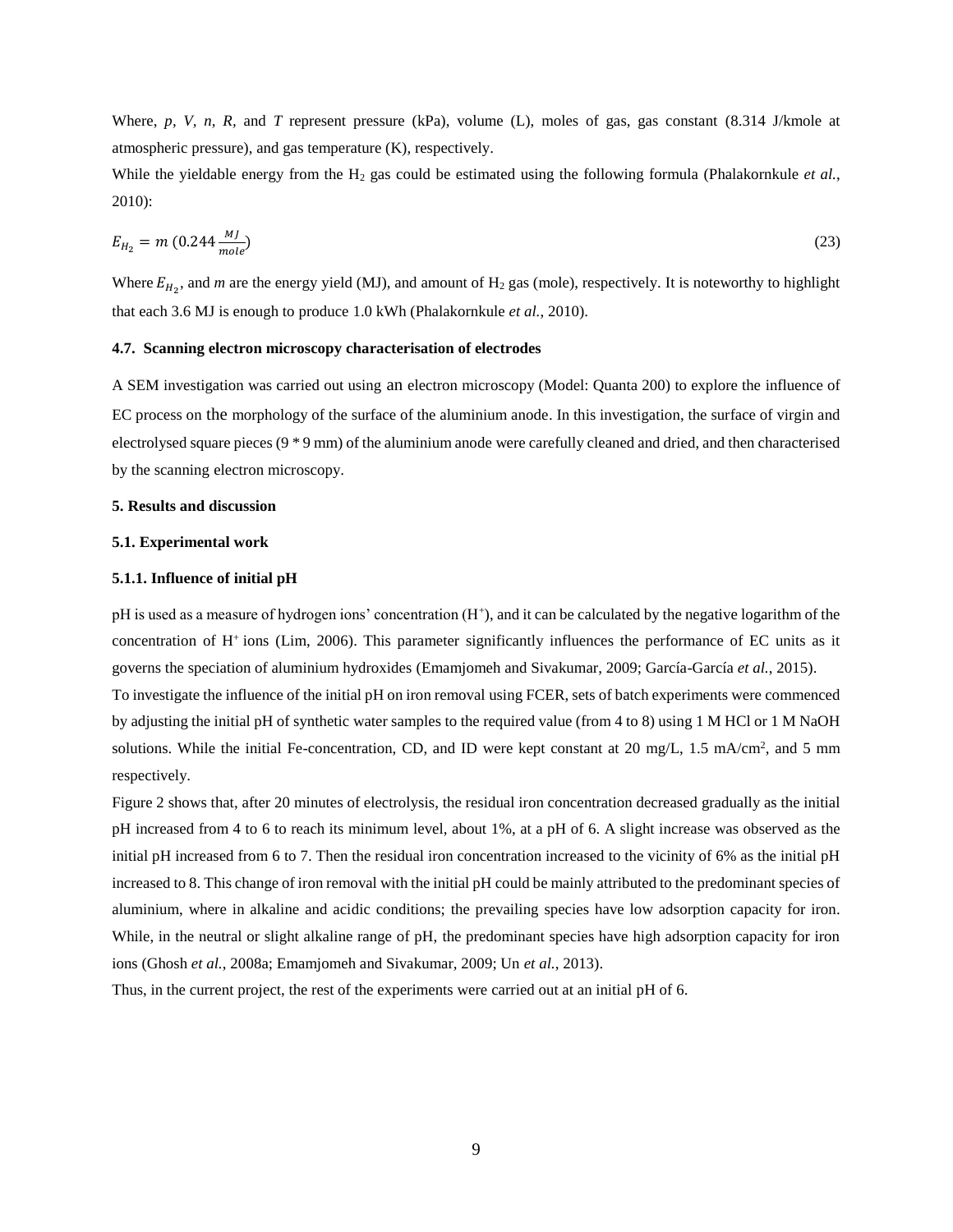

**Fig. 2.** Effect of initial pH on iron removal.

# **5.1.2. Influence of current density**

Faraday's Law (Equation 24) highlights a fact that the CD highly influences the coagulant dosage, and the removal efficiency in consequence.

$$
X = \frac{(I)(t)(m)}{(Z)(F)}\tag{24}
$$

*X* is the released coagulants from the anode (g), *I* the applied current in amperes, *t* electrolysis time (second), *M* is the molecular weight (26.98 g/mol), *Z* the number of electron, and *F* is Faraday's constant (96487 C/mol).

Moreover, the CD determines other parameters that can influence the performance of the EC units such as the floc's growth and size and generation rate of bubbles (Un *et al.*, 2009; Gao *et al.*, 2010; Phadke, 2014).

The influence of CD on iron removal was investigated by the electrolysis of several 20 mg/L iron containing water samples at different CDs  $(1, 1.5,$  and  $2 \text{ mA/cm}^2$ , when the initial pH, and ID were kept constant at 6 and 5 mm, respectively**.**

The obtained results, Figure 3-(A), indicated that the higher CD was, the more rapid the iron removal was. Where, it can be seen from this figure that, after 20 min of electrolysis, the residual iron concentration decreased from 6.9% to about 0.1% as the CD increased from 1 to 2 mA/cm<sup>2</sup>. This could be attributed, according to Faraday's Law, to the fact that the dissolved coagulants increased as the current density increased. As the coagulants increased, the number of available active sites increased correspondingly, and enhanced iron removal as a consequence (Zhu *et al.*, 2007; Chaturvedi and Dave, 2012).

However, Figure 3-(B) shows that when CD increased from 1.0 to 2.0 mA/cm<sup>2</sup>, the energy consumption significantly increased from 1.32 to 6.65 kWh/m<sup>3</sup>, respectively.

Thus, in this investigation, it might be reasonable to infer that the CD of 1.5 mA/cm<sup>2</sup> is the best value to commence the rest of experiments.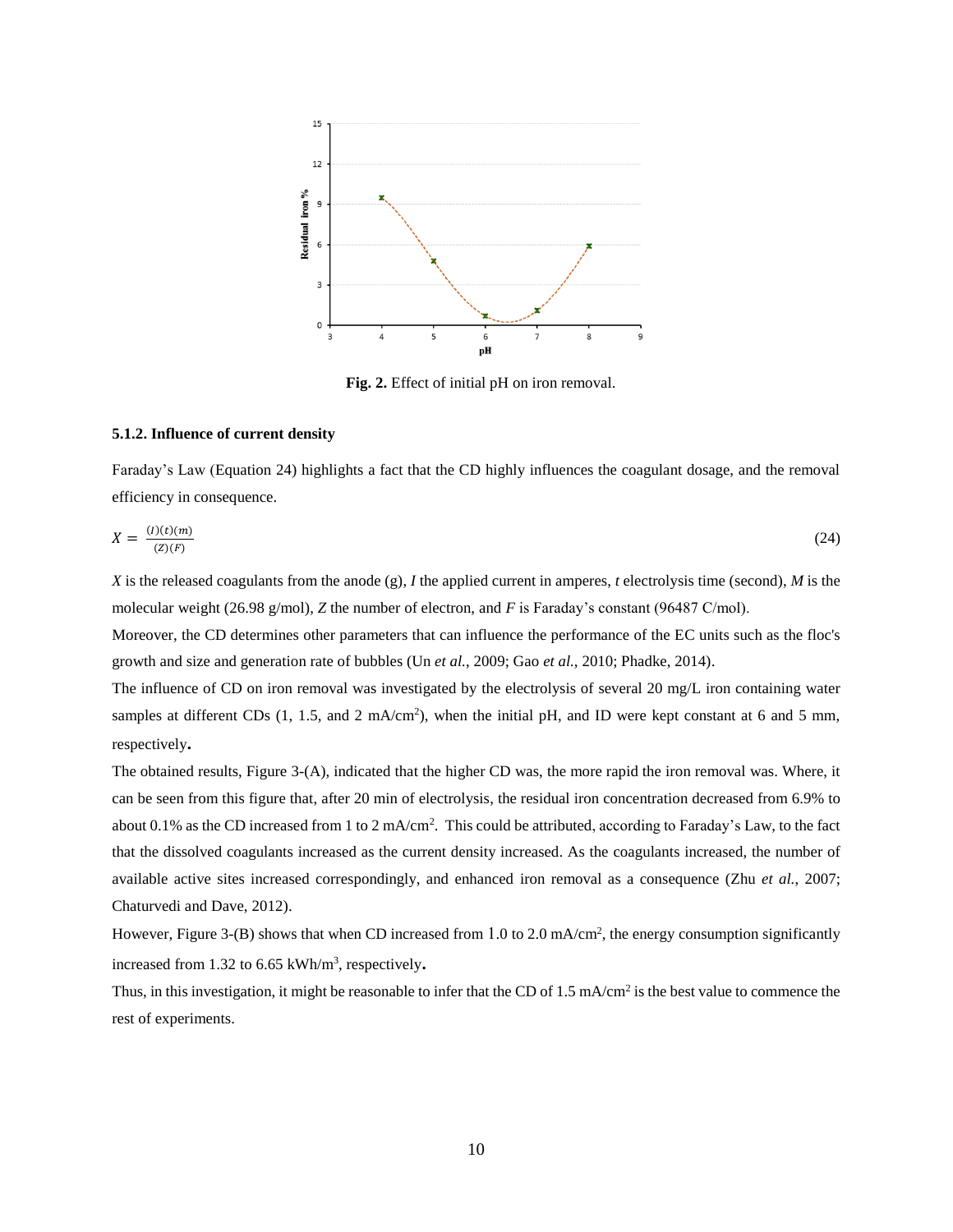

**Fig. 3.** Effects of CD on: (A) Iron removal efficiency, (B) Energy consumption.

# **5.1.3. Influence of the inter-electrode distance**

The inter-electrode distance (ID) plays a key role in the determination of energy consumption and the removal of pollutants in the EC units due its influence on the ohmic resistance (Mameri *et al.*, 1998; Mohora *et al.*, 2012). The influence of the ID on the iron removal was explored by changing the gap between electrodes from 5 to 10 and 20 mm, when the C<sub>0</sub>, CD, and initial pH were kept constant at 20 mg/L,  $1.5 \text{ mA/cm}^2$ , and 6, respectively.

It was found that the iron removal is reversely proportional to the ID, Figure 4-(A). For instance, after 10 min of electrolysis, iron removal decreased from 66.2% to 37.4% as the ID increased from 5 to 20 mm, respectively. Moreover, it has been noticed that increasing the gap between electrodes negatively influenced the energy consumption of the EC cell. Where, Figure 4-(B) shows that the energy consumption has increased from 3.22 to 7.3 kWh/m<sup>3</sup> as the ID increased from 5 to 20 mm, respectively.

This could explained by the fact that if the ID increases then both the resistance and the growth of the passive anodic film will also increase. Therefore the current will decrease and the amount of floc formed will likewise decrease, hence the efficiency will change (Mameri *et al.*, 1998; Ghosh *et al.*, 2008a).

However, a very short ID is not recommended as the generated flocs can be degraded by collision with each other due to high electrostatic attraction (Daneshvar *et al.*, 2004; Khandegar and Saroha, 2013). Additionally, in this study, short IDs were avoided as, practically, excluding the accumulated air bubbles between electrodes became more difficult, which negatively influenced the energy consumption. It is reasonable therefore, in the current investigation, to maintain the ID at 5 mm.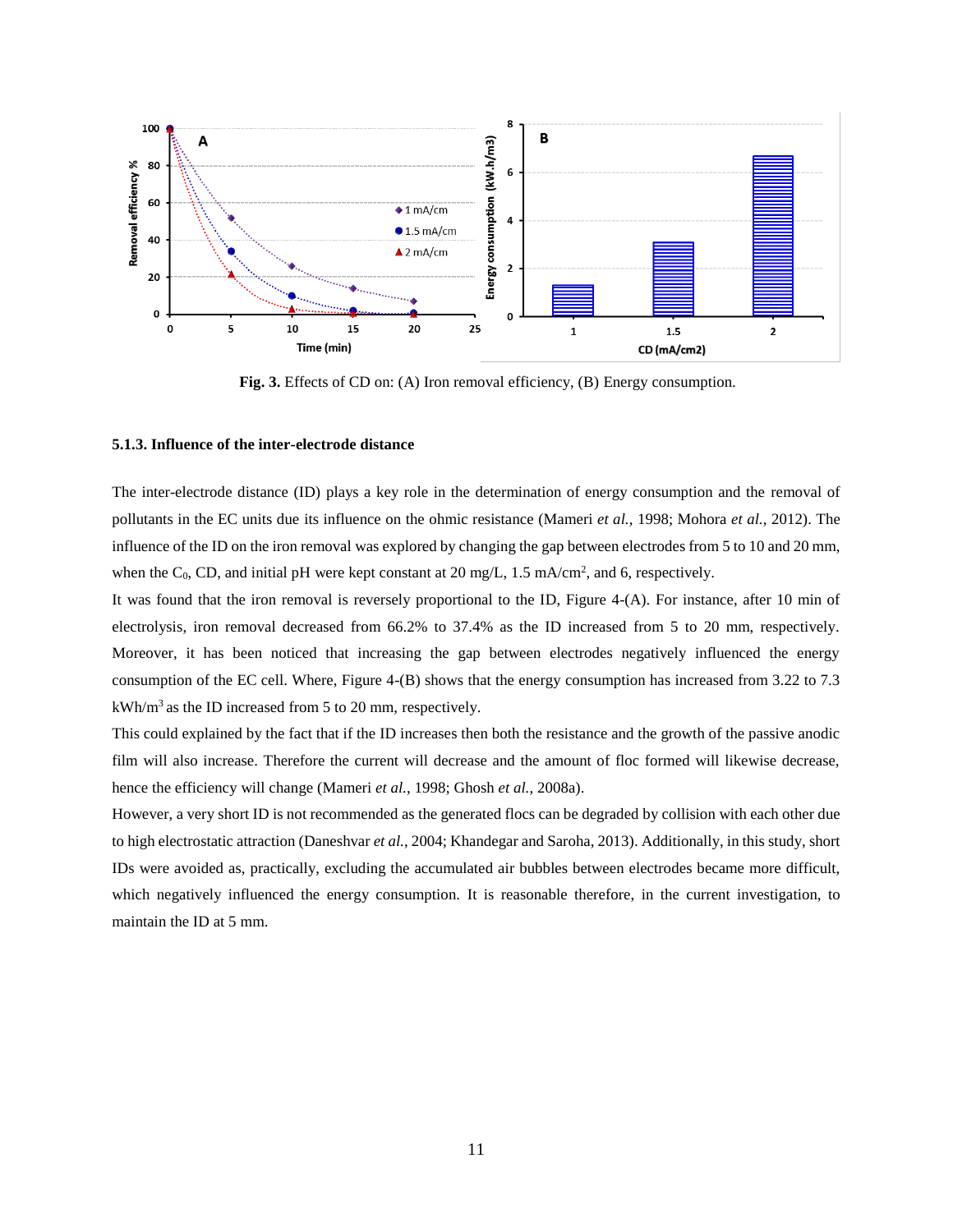

**Fig. 4.** Effects of ID on: A) iron removal, B) energy consumption.

#### **5.1.4. Influence of water temperature (T)**

The temperature of the solution influences the electrocoagulation rate due to the increasing mobility of ions and collision rate (Fouad *et al.*, 2009; Attour *et al.*, 2014), the activity of the adsorbent surface (Vasudevan *et al.*, 2012c), the dissolution rate of the electrodes, which relates to the formation rate of hydroxyl ions (Song *et al.*, 2007; Vepsäläinen *et al.*, 2009). Additionally, water conductivity increases with temperature (Zaroual *et al.*, 2009; Gao *et al.*, 2010), whereas water viscosity decreases (Fouad *et al.*, 2009; Gao *et al.*, 2010). However, increasing water temperature adversely influences the performance of the EC method as the solubility of precipitates increases at high temperatures (El-Naas *et al.*, 2009; Fouad *et al.*, 2009). Moreover, increasing the collision rate between flocs might degrades them (Daneshvar *et al.*, 2004; Khandegar and Saroha, 2013).

In the present study, influence of water temperature on iron removal was investigated at 10, 20, 30, and 40  $^{\circ}$ C. Experiments in which pH of 6, ID of 5mm, and CD of  $1.5 \text{ mA/cm}^2$  were kept constant indicated that increasing water temperature, within the studied range, slightly enhanced iron removal and energy consumption. Where, Figure 5-(A) shows that, after 15 min of electrolysis, the residual iron decreased from 5.7% to 0.3% as the temperature increased from 10 to 40  $^{\circ}$ C. This could be attributed to the fact, as mentioned before, that increasing water temperature enhances the anodic dissolving rate, collision rate between aluminium hydroxide and colloids, pore size on the adsorbents surface, which in turn increases the removal efficiency (Yilmaz *et al.*, 2008; Fouad *et al.*, 2009; Vasudevan *et al.*, 2012c).

In terms of energy consumption, it was noticed that the energy consumption is inversely proportional to the water temperature. Figure 5-(A) shows that the energy consumption decreased from about 3.4 kWh/m<sup>3</sup> at 10 <sup>o</sup>C to 2.5 at 40  ${}^0C$ . The slight decrease in the energy consumption could be explained by the fact that water viscosity decrease with the increase of temperature, which increases both the number and speed of ions. Therefore the conductivity will likewise increase, hence the energy consumption will change (Barron and Ashton, 2005; Fouad *et al.*, 2009; Gao *et al.*, 2010; Zhao, 2012).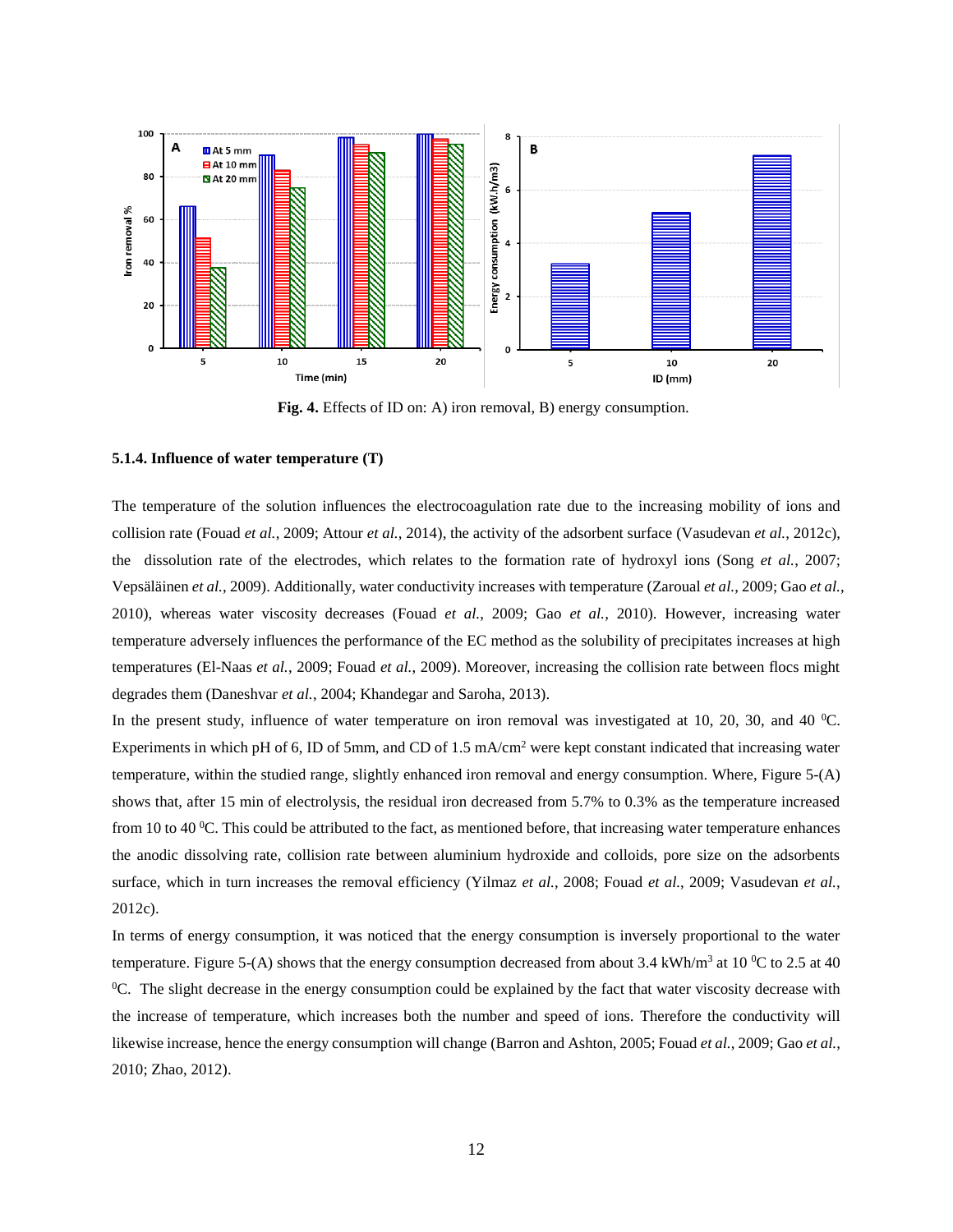However, it can be concluded from the results obtained that increasing water temperature greater than 20 <sup>o</sup>C did not noticeably enhances iron removal and energy consumption. Thus, it is reasonable, in the current study, to adopt the room temperature (20 $\degree$ C) to carry out the rest of experiments.



**Fig. 5.** Effects of water temperature on: (A) iron removal, (B) energy consumption.

# **5.1.5. Influence of initial iron concentration**

The influence of the initial iron concentration on the removal efficiency was explored by electrolysis synthetic water samples with iron concentrations of 20, 40, and 60 mg/L for 45 min at CD of 1.5 mA/cm<sup>2</sup>, initial pH of 6, and ID of 5 mm. The variation of the iron removal for the studied initial concentrations is shown in Figure 6. It can be seen that iron removal noticeably decreased when the initial concentration of iron increased from 20 to 60 mg/L. For instance, it has been found that the residual iron concentration, after 15 min of electrolysis, increased from 16% to about 33% as the initial iron concentration increased from 40 to 60 mg/L, respectively. This could be explained by the availability of the adsorption sites. Where, according to Faraday's law (Equation 24), a constant quantity of aluminium ions (coagulants) is liberated from the anode for the same CD and electrolysis time, which means, the same quantity of coagulants was produced in the FCER during the removal of the different iron concentrations. Therefore, the formed flocs, at high iron concentrations, were not sufficient to absorb all iron ions, i.e., FCER needs longer time to remove high iron concentrations  $(> 20 \text{ mg/L}).$ 

It is noteworthy to highlight that although the external mixers and aerators were not used in this new reactor, its ability to remove iron from water was very comparable with those in literature. For instance, Ghosh *et al.* (2008a) needed about 35 min to remove 99.2% of 25 mg/l of iron from water using an EC cell supplied with magnetic stirrer.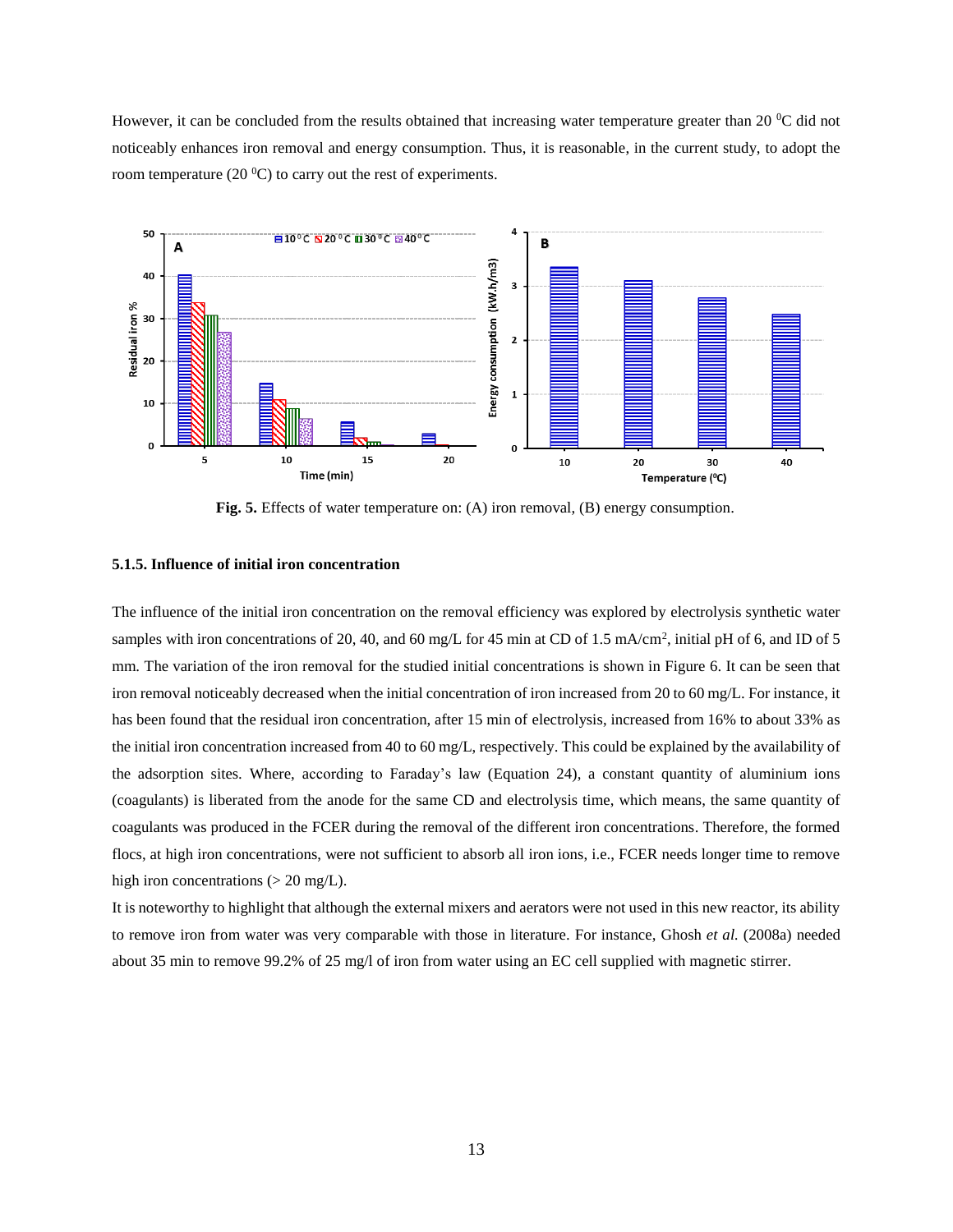

**Fig. 6.** Effects of initial iron concentration on removal efficiency.

#### **5.2. Modelling of iron removal**

The variation of iron removal (DV) with the change in the operating parameters (IVs) has been modelled using the multiple regression technique. In this study, SSPS-23 was used to analyse the relationship among 107 experimental observations collected from the current study.

# **Step 1: Check the assumptions of the multiple regression.**

In the present investigation, according to Equation 17, the minimum required number of experimental observations to build a generalisable model is 98 observations as six operating parameters (IVs) – duration time, initial pH, CD, ID, T, and  $C_0$  of iron – were experimentally investigated in the current study. The actual measured data points were 107, thus the first assumption has been met. Then, SPSS-23 software was used to perform the required statistical analysis to assess the other main assumptions.

Then, this sample were statistically analysed to check the rest of key assumptions.

The second assumption, which is the multicollinearity among the IVs, has been investigated by calculating the tolerance values for the studied parameters. The results obtained from the collinearity statistics (Table 2) indicate the absence of the multicollinearity phenomenon within the studied observations as calculated tolerance values were greater than 0.1.

Though an initial screening of both the DV and IVs, indicated the absence of the outliers within the experimental observations, the Mahalanobis distances were calculated to detect the existence of outliers. The maximum allowable Mahalanobis distance, according to the critical values listed in Table 1, for six IVs is 22.47. While the maximum calculated Mahalanobis distance, for the experimental observations, was 17.1, which indicates the absence of the outliers.

Finally, the occurrence of normality, linearity, and homoscedasticity of residuals within the studied sample was investigated by calculating the standardised residual values. Where in a normal distribution it is expected that not more than 1% of the standardised residual values of the sample outside the range 3.0 to -3.0. Results of Table 2 confirm that the standardised residual values of the experimental observations were within the permissible range.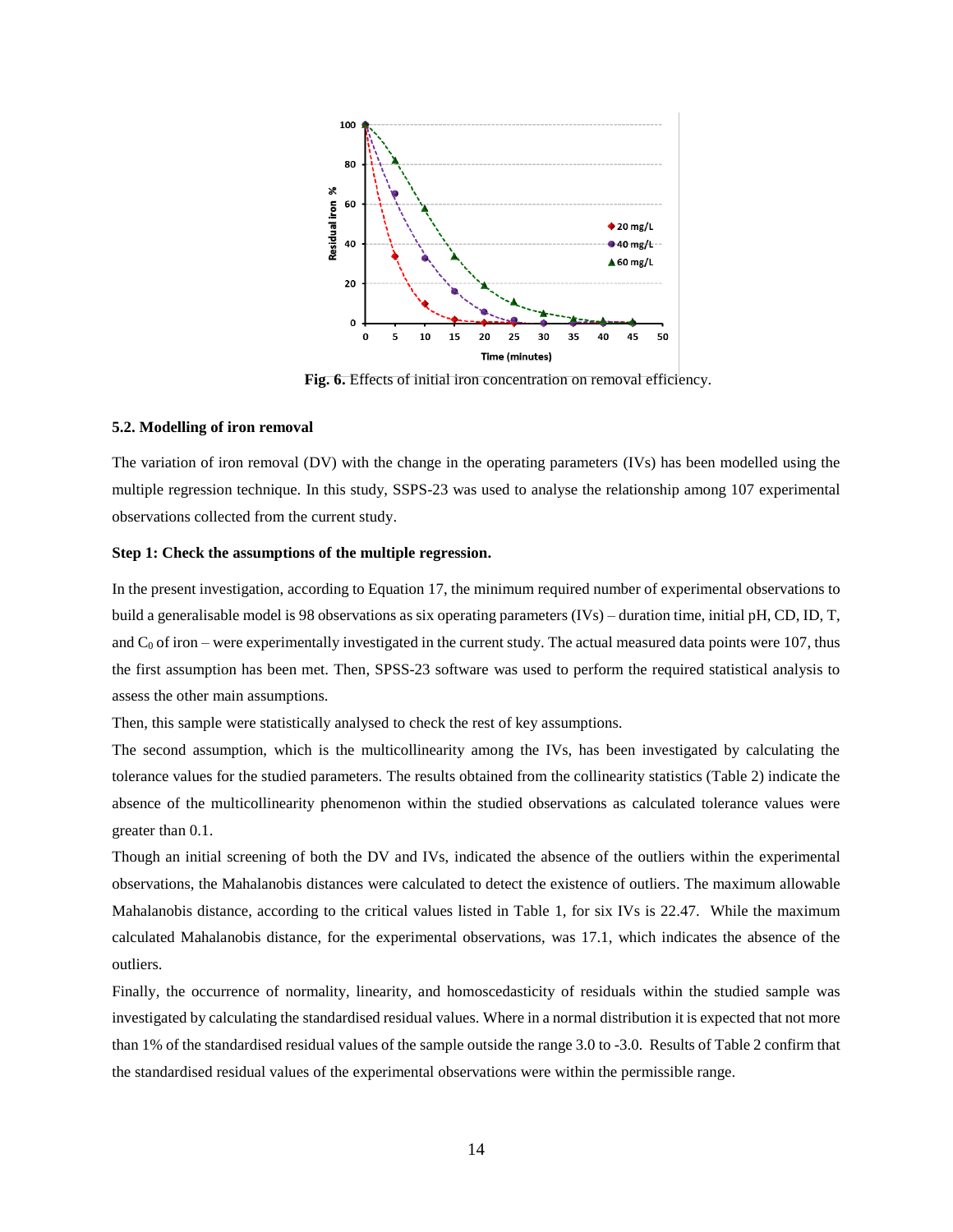| <b>Pollutant</b> | <b>IVs</b>      | <b>Tolerance</b> | <b>VIF</b> | Max. detected<br><b>Mahalanobis</b> |              | Std. residual exceeds the<br>acceptable range $(3.0 \text{ to } -3.0)$ |
|------------------|-----------------|------------------|------------|-------------------------------------|--------------|------------------------------------------------------------------------|
|                  |                 |                  |            | distance                            | No. of cases | <b>Value</b>                                                           |
|                  | t               | 0.998            | 1.002      |                                     |              |                                                                        |
|                  | CD              | 1.000            | 1.000      |                                     |              |                                                                        |
| <b>Iron</b>      | $\mathcal{C}_o$ | 0.988            | 1.012      |                                     |              |                                                                        |
|                  | ID              | 0.988            | 1.012      | 17.1                                | Non          | Non                                                                    |
|                  | pH              | 0.998            | 1.002      |                                     |              |                                                                        |
|                  | T.              | 0.998            | 1.002      |                                     |              |                                                                        |

**Table 2:** Summary of statistical analysis results.

#### **Step 2: Evaluating the contribution of each independent variable.**

As it has been mentioned before, the statistical significance of each operating parameter determines whether this parameter exerts an important or negligible influence on the outcomes of the suggested model. Where, any parameter with a statistical significance  $>0.05$  could be omitted from the suggested model due its negligible influence.

According to the results obtained from the statistical analysis, the statistical significance of both ID and T were greater than 0.05. Therefore, these two parameters have been omitted from the suggested model.

$$
Iron\ Re.\ \% = \left[1 + \frac{2.35 - 10.89\ CD + 0.024\ t\ C_0 + 2.33\ CD\ pH - 0.14\ C_0\ pH}{C_0}\right] * 100\tag{25}
$$

Beta values for the studied parameters have been calculated in order to measure how strongly each IV influences the outcomes of the built model. Results of Table 3 shows that the influence of the studied operating parameters followed the order:  $C_0 > t > CD > pH$ .

| <b>IVs</b>     | <b>Beta</b> |
|----------------|-------------|
| t              | 0.519       |
| CD             | 0.076       |
| C <sub>o</sub> | 0.700       |
| pН             | 0.075       |
| ID             | Omitted     |
|                | Omitted     |

**Table 3:** Beta values for the studied parameters.

#### **Step 3: Evaluating the model**

After checking the main assumptions of the multiple regression model, the ability of the suggested model to explain the variation in the DV must be assessed by calculating the  $\mathbb{R}^2$  value. Here  $\mathbb{R}^2$  represents a measure of concordance between the results and estimates generated by the suggested model. The results obtained showed that the  $\mathbb{R}^2$ , for the suggested model, is 0.86, which is a very acceptable value. Indeed, this  $\mathbb{R}^2$  value is comparable with those values calculated by other researchers for different pollutants. For instance,  $R^2$  values for the models of Arulmurugan *et al.* (2007) and Adebayo *et al.* (2015) were 0.85 and 0.893, respectively. Another important factor that must be checked in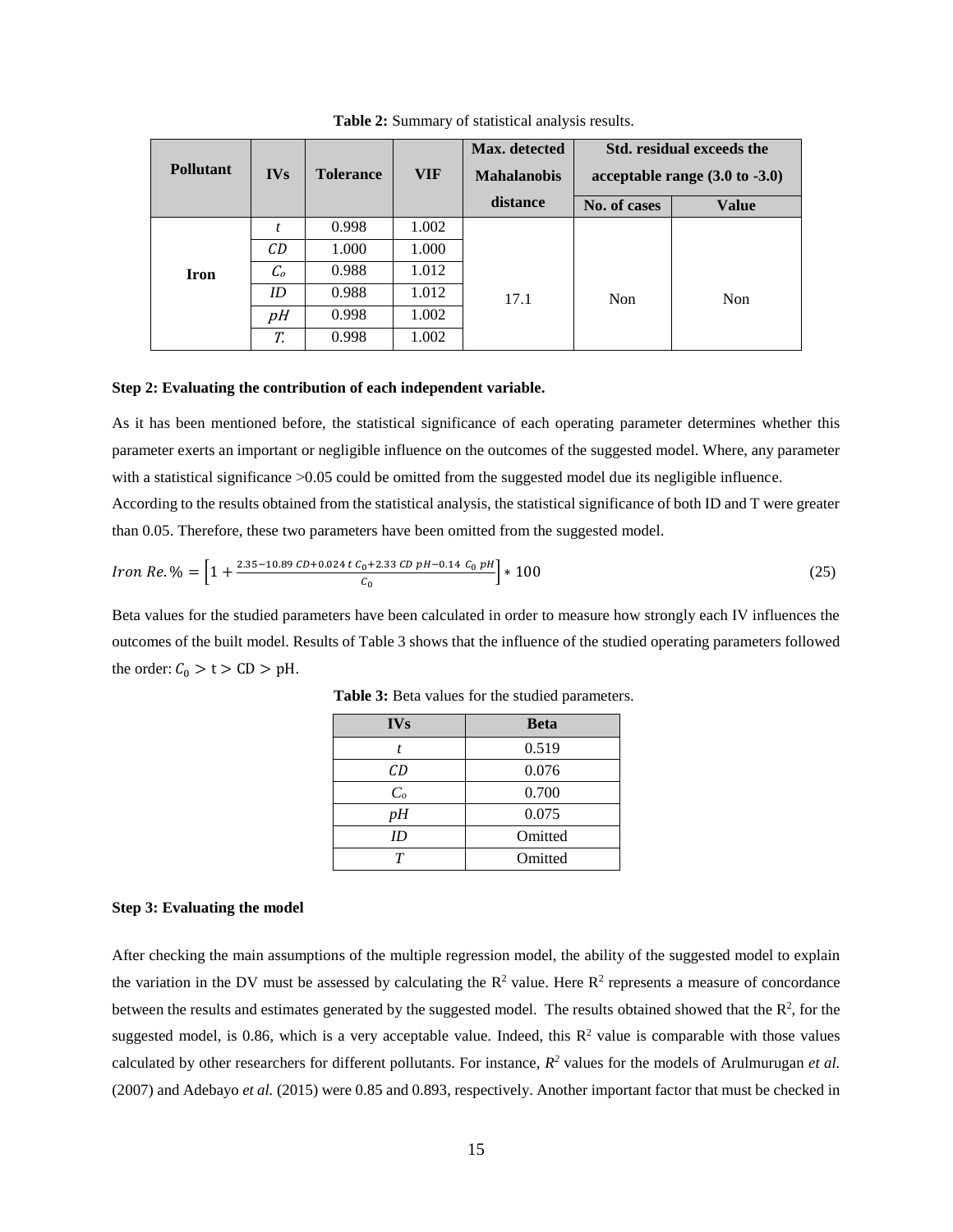this step is the statistical significance of the suggested model (*Sig.*), which must be less than 0.05 to accept the suggested model (Pallant, 2005).

The *Sig.* of the suggested model was 0.000, which indicates the applicability of the suggested model to reproduce the performance of the FCER in terms of iron removal from water within the studied values of the operating parameters. To investigate the agreement between the predicted and measured removal efficiencies, the suggested model has been applied to a randomly selected set of experimental data consisting of 50 observations obtained under different operating conditions. This tests the ability of the suggested model to reproduce the iron removal performance of the FCER within the studied values of the operating parameters.

The results obtained, Figure 7, indicated a good agreement between the predicted and experimental iron removal, where the  $R^2$  value, for this randomly selected observations, was 0.837.

Basing on the results obtained from this validation, it could be said that the suggested empirical model is applicable to predict the performance of FCER in terms of iron removal from drinking water within the studied values of the operating parameters.



**Fig. 7.** Experimental vs predicted iron removal for randomly selected data points.

# **5.3. Operating cost (OC)**

Operating cost, as mentioned before, is a fundamental consideration in any treatment method as it determines the real-world applicability of that method. In this economic investigation, the operating cost for iron removal from drinking water was calculated according to the unit prices of the Iraqi market in August 2015 (2.5 pence/kWh of electricity, and 1.53\$/kg of aluminium).

The magnitude of the consumed energy, according to Equation 12, was 3.2 kWh/m<sup>3</sup>. While, the consumed amount of material of electrodes was calculated using Equation 24. Then, the minimum cost for iron removal in this project is:

 $OC = 3.2 *2.5/100 + 1.53 * 0.091 = 0.22$  US  $\frac{\text{m}}{\text{s}}$ 

This cost is very comparable with that obtained, for EC method, by other researchers. For instance, (Kobya *et al.*, 2010) found that the required cost to treat cadmium-cyanide and nickel-cyanide containing effluents, using EC cell, at a current density of 5 A/m<sup>2</sup> was about  $0.186 \text{ E/m}^3$  (0.2 \$/m<sup>3</sup>).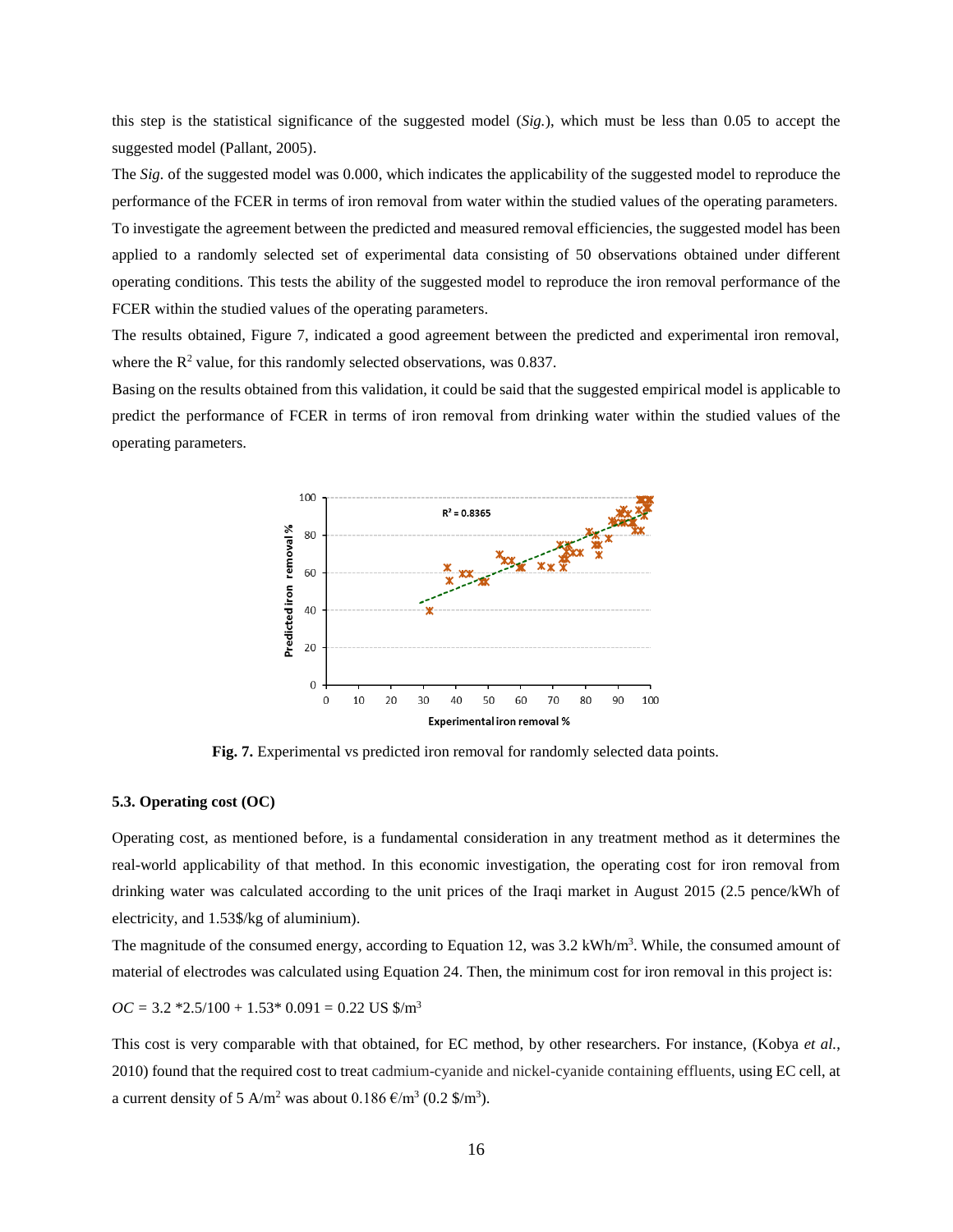It noteworthy that although the operating cost of FCER was comparable those in literature, FCER has reduced the need for external mixing and aeration devices which required extra power to work; these devices until now have been widely used in the EC reactors (especially laboratory scale ones). Therefore, FCER could be a cost-effective alternative to the traditional lab-scale EC reactors.

In fact, additional costs such as labour, consumed chemicals, maintenance, and sludge-handling must be taken into consideration for the commercial use of the EC method.

#### **5.4. Estimating the produced hydrogen gas and the yieldable energy from this gas**

The quantification of  $H_2$  gas emission from the FCER, during the electrolysis of iron containing water, was carried out using Equation 21. According to the results obtained from experimental work, the required electrolysis time to remove 60 mg/L of iron from water, at CD of 1.5 mA/cm<sup>2</sup>, is about 45 min. Therefore, the produced amount of  $H_2$  gas is:

$$
Q_{H_2} = \frac{15 * 0.0284 * 2700 * 0.5}{96500} = 0.006 \text{ mole} = 0.144 \text{ L}
$$

Then the yieldable energy from this amount of  $H_2$  gas, according to Equation 22, is 1.46  $*10^{-3}$  MJ, which equivalent to 10.14 kW/m<sup>3</sup>. In fact, according to these results, the harvested amount of  $H_2$  gas from filed-scale EC plants could be used to generate a considerable amount of energy.

# **5.5. Scanning electron microscopy characterisation of electrodes**

In order to investigate the influence of the EC process on the morphology of anode surface, SEM images of aluminium anode, before and after EC process, were obtained. The generated images, indicated that the virgin anode surface was uniform and homogenous except small scratches (Figure 8-(A)), which could have happened due to mechanical handling of metal during electrode shaping process. Figure 8-(B) shows the same anode after a series of EC



**Fig. 8.** SEM images of aluminium anode, (A) before EC process, and (B) After EC process.

experiments. The anode surface became inhomogeneous, with several dents. This could be attributed to the consumption of anode material at the active sites where the anode dissolution results in the generation of aluminium hydroxides (coagulation ions) (Ahlawat *et al.*, 2008; Vasudevan *et al.*, 2012a).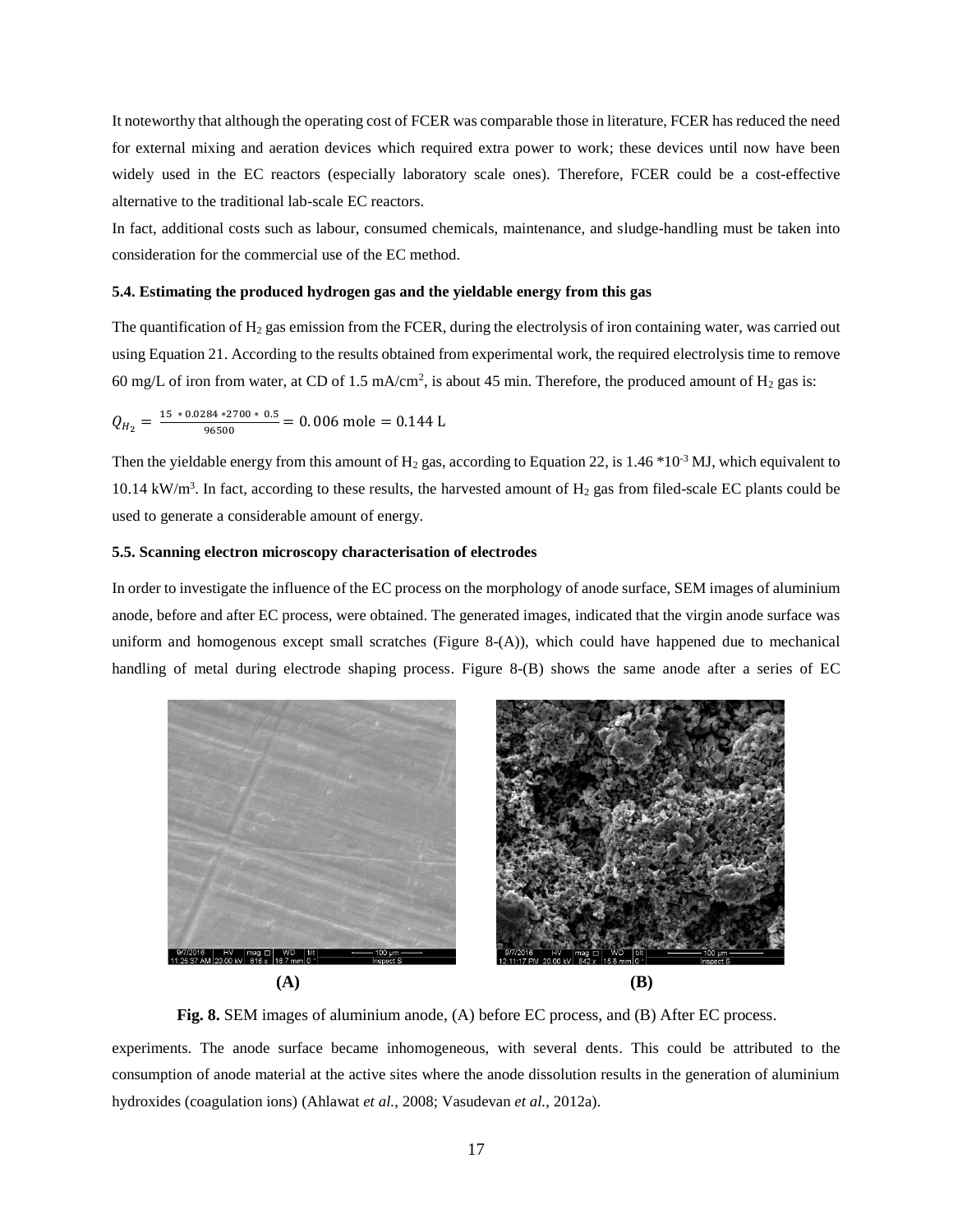# **5. Conclusion**

The current project was curried out to show that non-traditional EC reactors could be used for economic and efficient removal of water pollutants. In this study, a new EC reactor, FCER, has been applied to remove iron from drinking water taking into consideration the influence of key operating parameters. The obtained results showed that iron removal is more efficient in the neutral pH levels, and the coagulants produced from the sacrificial anode is proportional to combination of both CD and electrolysis duration, which in turn influences iron removal. Contrarily, iron removal is reversely proportional to the  $C_0$  and ID. In addition, it was found that the EC process generates a considerable amount of  $H_2$  gas that could be used as an eco-friendly fuel in different applications.

Statistically, it has been found that the influence of the studied operating parameters on iron removal could be modelled with  $R^2$  of 0.86.

In conclusion, basing on the obtained results, FCER could be an efficient and cost-effective alternative to the traditional lab-scale EC cells as it reduced the need for external stirring and aerating devices that required extra power to work.

For future work, the new EC reactor should be used to remove other pollutants, such as arsenic and nitrate, from water and wastewater. Additionally, an SEM investigation should be carried out to characterise the produced sludge from this new reactor, which will further enlighten on the reactions taken place.

# **Acknowledgement**

This project was supported by the Iraqi Ministry of Higher Education and Scientific Research, Babylon University. I thank my colleagues and the technician team from Liverpool John Moores University, United Kingdom, who provided insight and expertise that greatly assisted the project as and when required.

# **References**

- Adebayo, S. B., Tawabini, B. S., Atieh, M. A., Abuilaiwi, F. A.and Alfadul, S., 2015. Investigating the removal of methyl tertiary butyl ether (MTBE) from water using raw and modified fly ash waste materials. *The 14th International Conference on Environmental Science and Technology*. Rhodes, Greece.
- Adhoum, N., Monser, L., Bellakhal, N.and Belgaied, J. E. 2004. Treatment of electroplating wastewater containing Cu2+, Zn2+ and Cr(VI) by electrocoagulation. *J Hazard Mater,* 112**,** 207-13.
- Aghdam, M. A., Kariminia, H.-R.and Safari, S. 2015. Removal of lignin, COD, and color from pulp and paper wastewater using electrocoagulation. *Desalination and Water Treatment,* 57**,** 9698-9704.
- Ahlawat, R., Srivastava, V. C., Mall, I. D.and Sinha, S. 2008. Investigation of the Electrocoagulation Treatment of Cotton Blue Dye Solution using Aluminium Electrodes. *CLEAN - Soil, Air, Water,* 36**,** 863-869.
- Arulmurugan, A., Chithra, K., R.Thilakavathiand Balasubramanian, N. 2007. Degradation of textile effluent by electro coagulation technique. *Bulletin of Electrochemistry,* 23**,** 247–252.
- Attour, A., Touati, M., Tlili, M., Ben Amor, M., Lapicque, F.and Leclerc, J. P. 2014. Influence of operating parameters on phosphate removal from water by electrocoagulation using aluminum electrodes. *Separation and Purification Technology,* 123**,** 124-129.
- Barron, J. J.and Ashton, C. 2005. The Effect of Temperature on Conductivity Measurement. *TSP,* 7**,** [http://www.camlabworld.com/originalimages/sitefiles/Tech\\_papers/TempCondMeas.pdf.](http://www.camlabworld.com/originalimages/sitefiles/Tech_papers/TempCondMeas.pdf)
- Chaturvedi, S.and Dave, P. N. 2012. Removal of iron for safe drinking water. *Desalination,* 303**,** 1-11.
- Chaturvedi, S. I. 2013. Electrocoagulation: A Novel Waste Water Treatment Method. *International Journal of Modern Engineering Research,* 3**,** 93-100.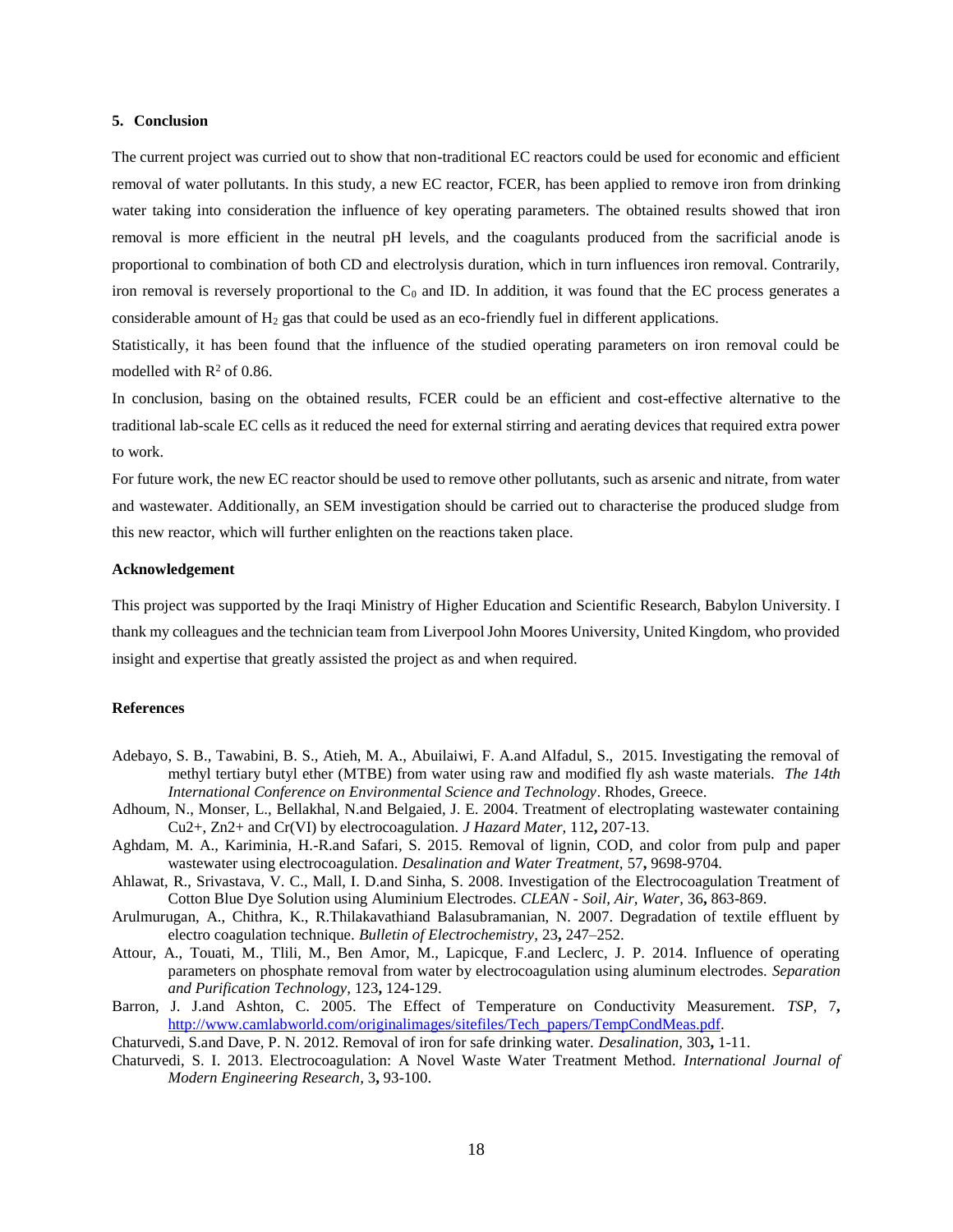- Daneshvar, N., Sorkhabi, H. A.and Kasiri, M. B. 2004. Decolorization of dye solution containing Acid Red 14 by electrocoagulation with a comparative investigation of different electrode connections. *J Hazard Mater,* 112**,** 55-62.
- Deokate, A. 2015. Development of Textile Waste Water Treatment Reactor To Obtain Drinking Water By Solar Powered Electro-Coagulation Technique. *International Journal of Research in Environmental Science and Technology,* 5**,** 29-34.
- Eker, S.and Kargi, F. 2010. Hydrogen gas production from electrohydrolysis of industrial wastewater organics by using photovoltaic cells (PVC). *International Journal of Hydrogen Energy,* 35**,** 12761-12766.
- El-Naas, M. H., Al-Zuhair, S., Al-Lobaney, A.and Makhlouf, S. 2009. Assessment of electrocoagulation for the treatment of petroleum refinery wastewater. *J Environ Manage,* 91**,** 180-5.
- Emamjomeh, M. M.and Sivakumar, M., 2005. Electrocoagulation (EC) technology for nitrate removal. *The 9th Annual Environmental Research Event (ERE) Conference*. Tasmania, Australia.
- Emamjomeh, M. M.and Sivakumar, M. 2009. Fluoride removal by a continuous flow electrocoagulation reactor. *J Environ Manage,* 90**,** 1204-12.
- Essadki, A. H., Gourich, B., Vial, C., Delmas, H.and Bennajah, M. 2009. Defluoridation of drinking water by electrocoagulation/electroflotation in a stirred tank reactor with a comparative performance to an external-loop airlift reactor. *J Hazard Mater,* 168**,** 1325-33.
- Fouad, Y. O. A., Konsowa, A. H., Farag, H. A.and Sedahmed, G. H. 2009. Performance of an electrocoagulation cell with horizontally oriented electrodes in oil separation compared to a cell with vertical electrodes. *Chemical Engineering Journal,* 145**,** 436-440.
- Gao, S., Yang, J., Tian, J., Ma, F., Tu, G.and Du, M. 2010. Electro-coagulation-flotation process for algae removal. *J Hazard Mater,* 177**,** 336-43.
- Gao, Y., Zhou, Y., Wang, H., Lin, W., Wang, Y., Sun, D., Hong, J.and Li, Q. 2013. Simultaneous Silver Recovery and Cyanide Removal from Electroplating Wastewater by Pulse Current Electrolysis Using Static Cylinder Electrodes. *Industrial & Engineering Chemistry Research,* 52**,** 5871-5879.
- García-García, A., Martínez-Miranda, V., Martínez-Cienfuegos, I. G., Almazán-Sánchez, P. T., Castañeda-Juárez, M.and Linares-Hernández, I. 2015. Industrial wastewater treatment by electrocoagulation–electrooxidation processes powered by solar cells. *Fuel,* 149**,** 46-54.
- Genc, A.and Bakirci, B. 2015. Treatment of emulsified oils by electrocoagulation: pulsed voltage applications. *Water Sci Technol,* 71**,** 1196-202.
- Ghosh, D., H. Solankiand Purkait, M. K. 2008a. Removal of Fe(II) from tap water by electrocoagulation technique. *J Hazard Mater,* 155**,** 135-43.
- Ghosh, D., Medhi, C. R.and Purkait, M. K. 2008b. Treatment of fluoride containing drinking water by electrocoagulation using monopolar and bipolar electrode connections. *Chemosphere,* 73**,** 1393-400.
- Ghosh, D., Medhi, C. R.and Purkait, M. K. 2011. Techno-economic analysis for the electrocoagulation of fluoride-contaminated drinking water. *Toxicological & Environmental Chemistry,* 93**,** 424-437.
- Ghosh, D., Sinha, M. K.and Purkait, M. K. 2013. A comparative analysis of low-cost ceramic membrane preparation for effective fluoride removal using hybrid technique. *Desalination,* 327**,** 2-13.
- Ityel, D. 2011. Ground water: Dealing with iron contamination. *Filtration & Separation,* 48**,** 26-28.
- Kamaraj, R.and Vasudevan, S. 2015. Evaluation of electrocoagulation process for the removal of strontium and cesium from aqueous solution. *Chemical Engineering Research and Design,* 93**,** 522-530.
- Khandegar, V.and Saroha, A. K. 2013. Electrocoagulation for the treatment of textile industry effluent--a review. *J Environ Manage,* 128**,** 949-63.
- Kobya, M., Demirbas, E.and Akyol, A. 2009. Electrochemical treatment and operating cost analysis of textile wastewater using sacrificial iron electrodes. *Water Sci Technol,* 60**,** 2261-70.
- Kobya, M., Demirbas, E., Parlak, N. U.and Yigit, S. 2010. Treatment of cadmium and nickel electroplating rinse water by electrocoagulation. *Environ Technol,* 31**,** 1471-81.
- Kuokkanen, V. 2016. *Utilization of electrocoagulation for water and wastewater treatment and nutrient recovery. Techno-economic studies.* PhD thesis, University of Oulu Graduate School; University of Oulu.
- Lakshmi, J., Sozhan, G.and Vasudevan, S. 2013. Recovery of hydrogen and removal of nitrate from water by electrocoagulation process. *Environ Sci Pollut Res,* 20**,** 2184–2192.
- Lim, K. F. 2006. Negative pH Does Exist. *Journal of Chemical Education,* 83**,** 1465.
- Mameri, N., Yeddou, A. R., Lounici, H., Belhocine, D., Grib, H.and Bariou, B. 1998. Defluoridation of septentrional sahara water of north africa by electrocoagulation process using bipolar aluminium electrodes. *Wat. Res. ,* 32**,** 1604-1612.